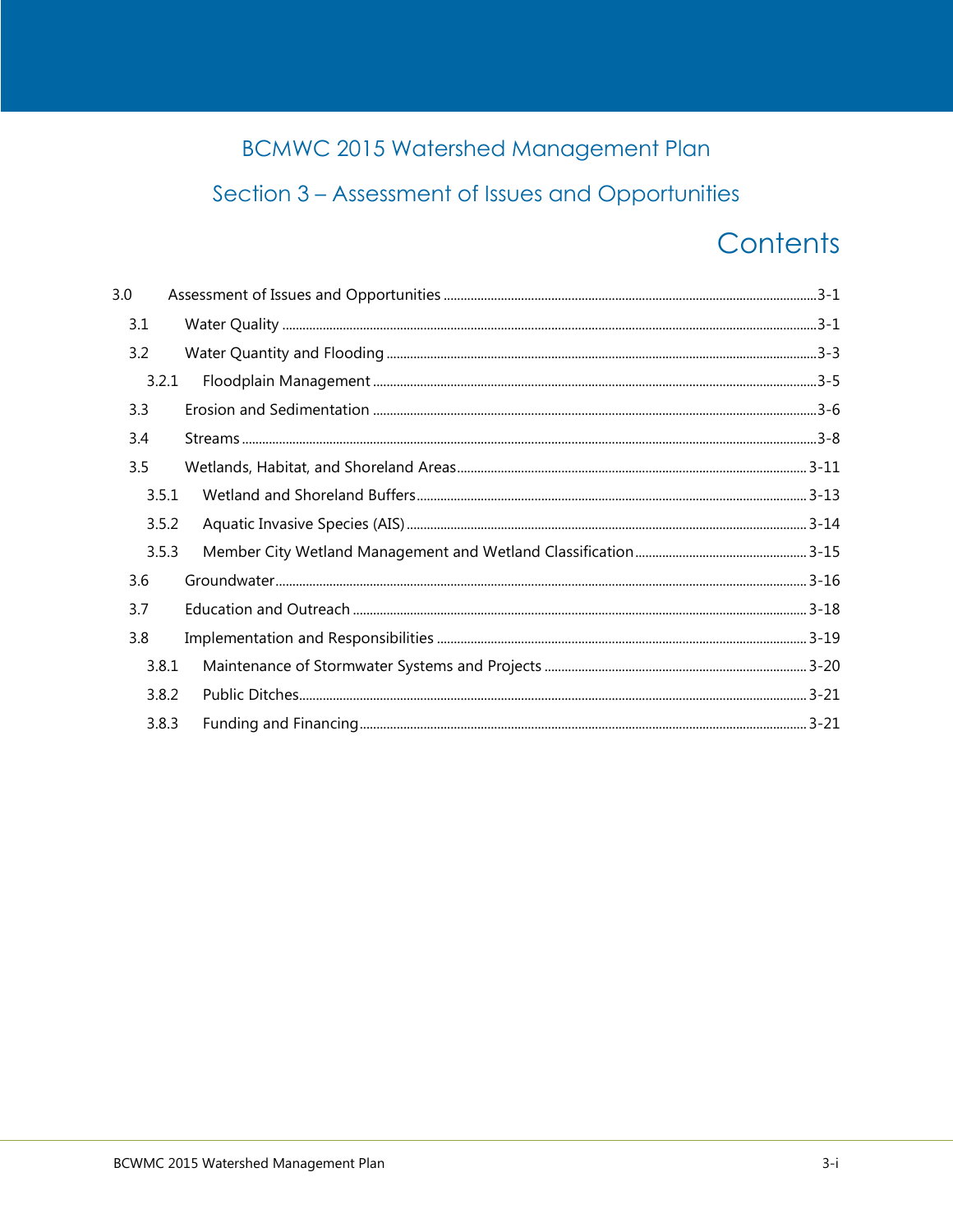### List of Tables

| Table 3-1 |  |  |  |
|-----------|--|--|--|
|-----------|--|--|--|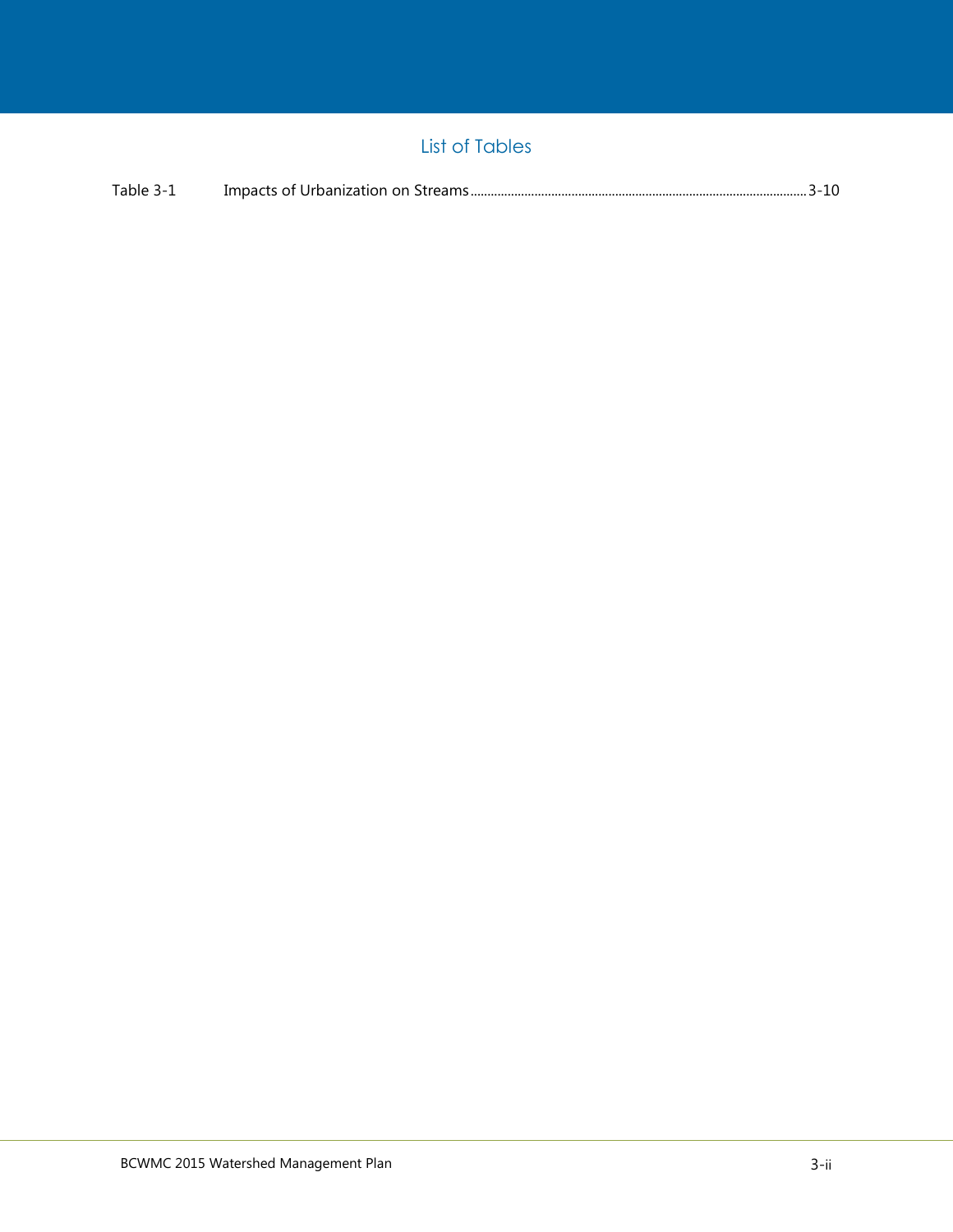## **3.0 Assessment of Issues and Opportunities**

<span id="page-2-0"></span>This section of the Plan presents and discusses the issues and opportunities facing the Bassett Creek Watershed Management Commission (BCWMC), organized by various water topic categories. Issue identification was an important task in development of this Plan, and included a gaps analysis, the development of a Gaps Analysis document (see Appendix D), and a rigorous public participation process called the Watershed Assessment and Visioning Exercise (WAVE). The WAVE included an online survey with 174 respondents, a small group discussion and issues identification session in each city with city officials and/or city staff, a Watershed Summit event where the public prioritized issues, and a prioritization of issues by the Commission, Technical Advisory Committee (TAC) members, and technical partners (see Appendix E for WAVE results). The key issues identified through this process are among the following topic areas: 1) water quality; 2) water quantity and flooding; 3) erosion/sedimentation; 4) streams; 5) wetlands, habitat, and shoreland areas; 6) groundwater; 7) education and outreach; and 8) implementation and responsibilities (administration). The issues are discussed in the respective topical subsections below.

## <span id="page-2-1"></span>**3.1 Water Quality**

Pollutants are discharged to surface waters as either point sources or non-point sources. Point source pollutants discharge to receiving surface waters at a specific point from a specific identifiable source. Discharges of treated sewage from a wastewater treatment plant or discharges from an industry are examples of point sources. Unlike point sources, non-point source pollution cannot be traced to a single source or pipe. Instead, pollutants are carried from land to water in stormwater or snowmelt runoff, in seepage through the soil, and in atmospheric transport. All these forms of pollutant movement from land to water make up non-point source pollution.

For most waterbodies, non-point source runoff—especially stormwater runoff—is a major contributor of pollutants. As urbanization increases and other land use changes occur in the watershed, nutrient and sediment inputs (i.e., loading) from stormwater runoff can far exceed the natural inputs to waterbodies. In addition to phosphorus and sediment, stormwater runoff may contain pollutants such as chlorides, oil, grease, chemicals (including hydrocarbons), nutrients, metals, litter, and pathogens, which can severely reduce water quality.

For lakes, ponds, and wetlands, phosphorous is typically the pollutant of major concern. Land use changes resulting in increased imperviousness (e.g., urbanization) or land disturbance (e.g., urbanization, construction, or agricultural practices) result in increased amounts of phosphorus carried in stormwater runoff. In addition to watershed (stormwater runoff) sources, other possibly significant sources of phosphorus include atmospheric deposition, internal loading (e.g., release from anoxic sediments, algae die-off, aquatic plant die-back, and fish-disturbed sediment), and failing subsurface sewage treatment systems (SSTS).

As phosphorus loadings increase, it is likely that water quality degradation will accelerate, resulting in unpleasant consequences such as profuse algae growth or algal blooms. Algal blooms, overabundant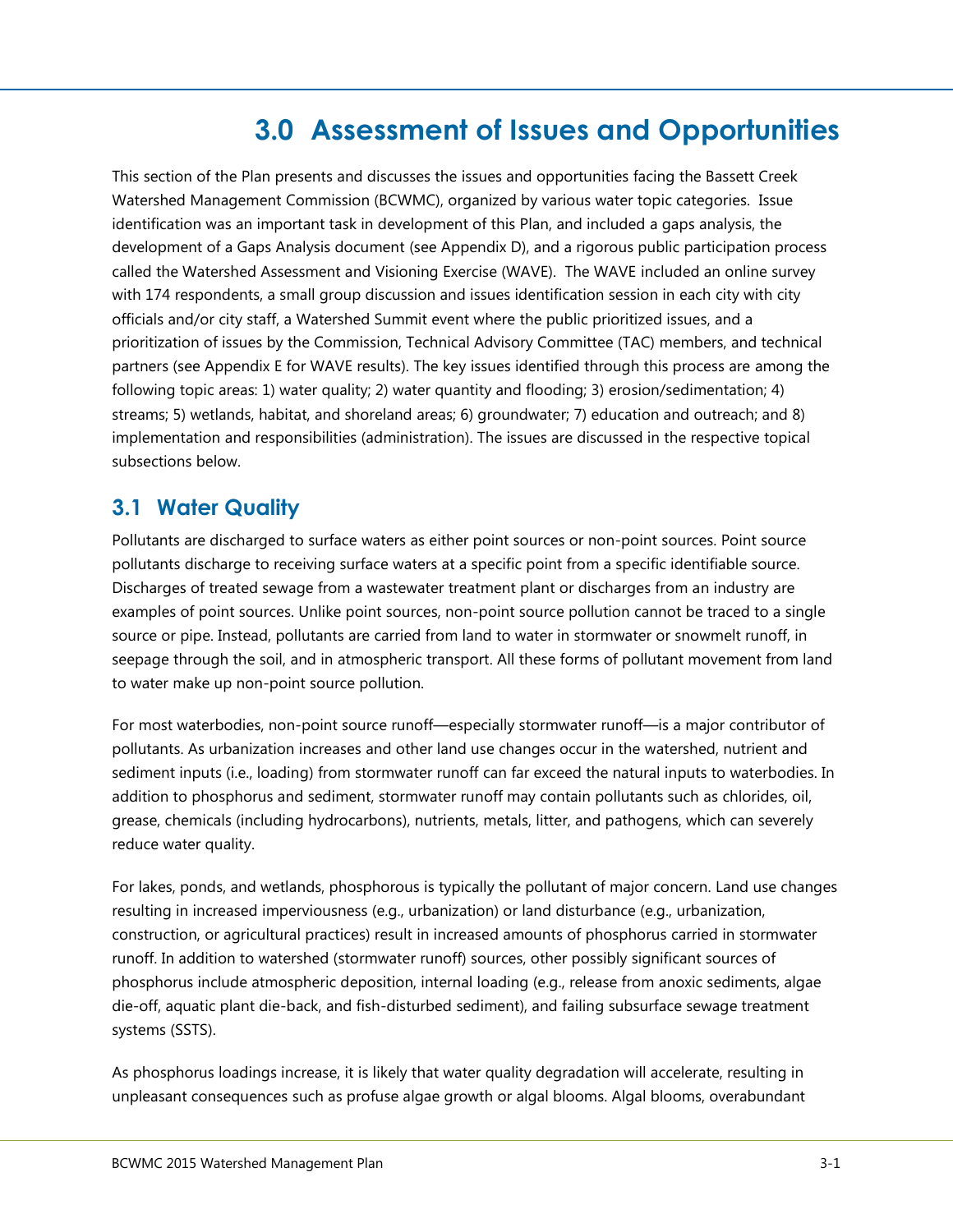aquatic plants, and the presence of nuisance/exotic species, such as Eurasian watermilfoil, purple loosestrife, and curlyleaf pondweed, interfere with ecological function as well as recreational and aesthetic uses of waterbodies. Phosphorus loadings must often be reduced to control or reverse water quality degradation.

The Minnesota Pollution Control Agency (MPCA) is the state regulatory agency primarily tasked with protecting and improving water quality in Minnesota. In its enforcement of the federal Clean Water Act (CWA), the MPCA administers the Municipal Separate Storm Sewer System (MS4) permit program (see Section 5.1.3.3). All BCWMC member cities are required to maintain an MS4 permit from the MPCA and annually submit an MS4 report to the MPCA. The numerous and expanded requirements of the MPCA's MS4 permit present opportunities for the BCWMC to cooperate with member cities to prevent redundancy in implementing or reporting on activities related to water quality.

In administering the CWA in Minnesota, the MPCA also maintains a list of impaired waters (see Section 2.7.2.1). The MPCA performs Total Maximum Daily Load (TMDL) studies to address impaired waters. A watershed restoration and protection strategy (WRAPS) is similar to a TMDL and may examine other waterbodies in the watershed in addition to impaired waterbodies. Both TMDLs and WRAPSs may result in implementation plans to address water quality issues of the affected waterbodies. Future TMDL and/or WRAPS implementation presents an opportunity for the BCWMC to coordinate water quality improvement efforts between the member cities, especially for waterbodies with intercommunity drainage areas.

Improving and protecting water quality is a primary focus of the BCWMC. Prior to the development of this Plan, the BCWMC and its member cities implemented several projects aimed at improving water quality (see Table 5-5). During the development of this Plan, the BCWMC, member cities, and other stakeholders identified the following issues/opportunities (see Appendix D – Gaps Analysis):

- Lack of consistency between BCWMC water quality standards ("Level I") and other applicable standards, such as the MS4 permit
- Updates needed in the list of acceptable best management practices (BMPs) in the *BCWMC Requirements for Improvements and Development* (BCWMC Requirements document, see Appendix H)
- Interest in implementing an infiltration performance standard
- Need for additional clarity in Total Maximum Daily Load (TMDL) study roles
- Maintenance responsibilities for water quality improvement projects
- Exploring partnerships for water quality monitoring

In addition to the Gaps Analysis, the public weighed in on water quality issues through the WAVE. Survey respondents ranked water pollution, water clarity, and sedimentation among their highest concerns for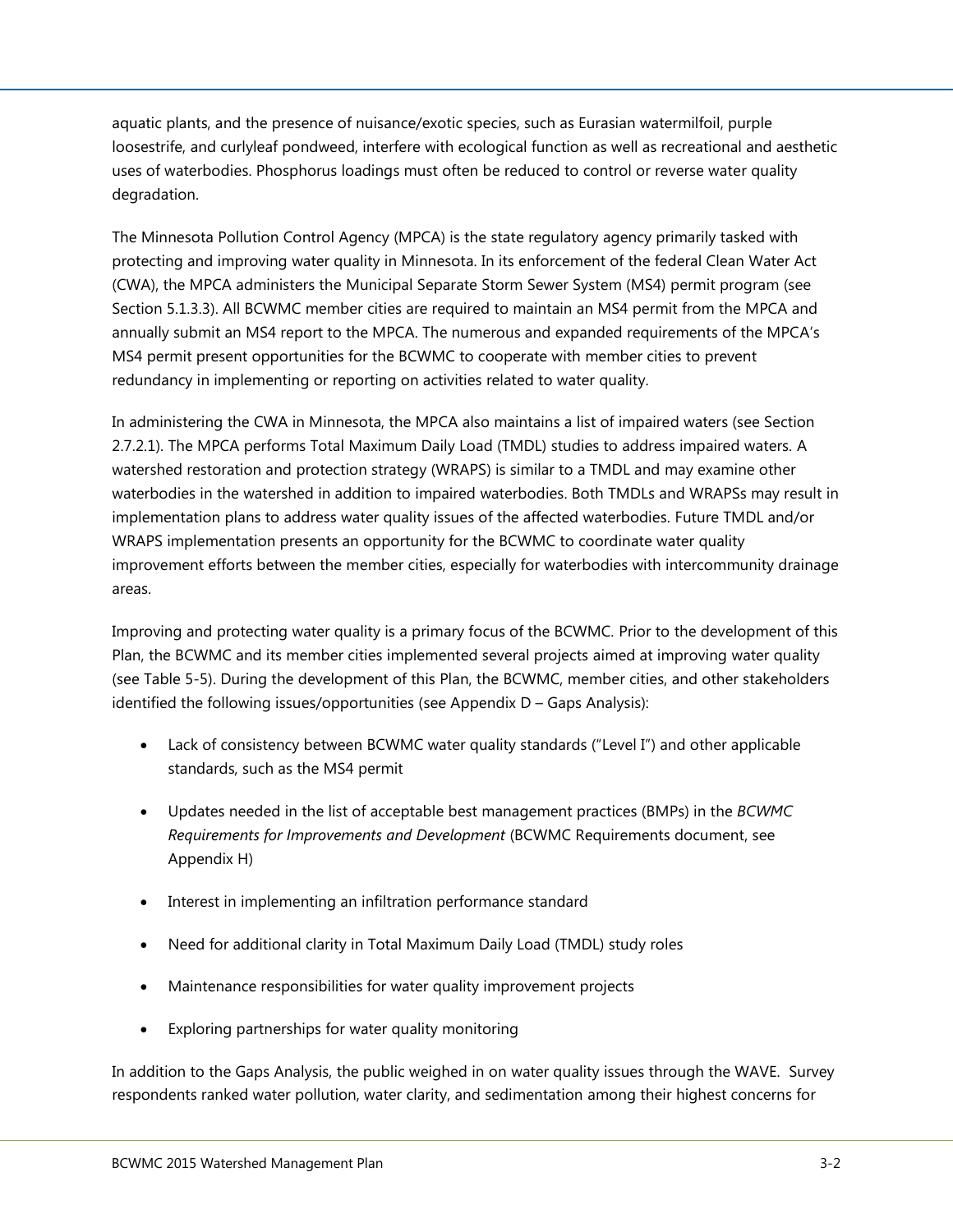waterbodies in the watershed. Reducing stormwater runoff volumes, contaminants, and algal blooms were viewed by the public as having the most positive impact on water quality. When prioritizing issues at the Watershed Summit, the public ranked the effects of stormwater runoff and degraded water quality as the  $3^{rd}$  and  $4^{th}$  highest priorities, respectively. Meanwhile, the BCWMC Commissioners, TAC members, and technical partners ranked the effects of stormwater runoff and degraded water quality as their  $1<sup>st</sup>$  and 3<sup>rd</sup> highest priorities, respectively (see Appendix E).

In this Plan, the BCWMC addresses the above issues through its policies and implementation program. Specifically, the BCWMC identified strategic waterbodies, updated its water quality monitoring program, established policies, and adopted the MPCA's Minimal Impact Design Standards (MIDS) and Flexible Treatment Options performance standards.

#### <span id="page-4-0"></span>**3.2 Water Quantity and Flooding**

In a natural, undeveloped setting, the ground is often pervious, which means that water (including stormwater runoff) can infiltrate into the soil. Land development dramatically changes how stormwater runoff moves in the local watershed. The changes begin during construction, when clearing and grading of the site results in less infiltration, higher rates and volumes of stormwater runoff, and increased erosion. As construction continues, ground surfaces become covered with impervious materials (e.g., asphalt and concrete) that prevent infiltration of water into the soil. As a result, the rate and volume of stormwater runoff from the site further increases, which can create significant problems for downstream water resources. Further, the reduced amount of infiltration means less water is being recharged into the groundwater system, which can result in decreased baseflows in creeks and streams and, potentially, a loss to the long-term sustainability of groundwater drinking supplies.

If the land drains to a landlocked basin, the additional volume of runoff can increase the water level and flood level of the basin. If the land drains to a stream, the additional runoff volume can cause the stream to flow full for longer durations, which increases the erosion potential. The increase in runoff rates from sites can also increase flooding risks and erosion.

Although both high-water levels (flooding) and low-water levels are of concern to watershed residents and public officials/staff, more concern and attention is usually paid to flooding because it is a greater threat to public health and safety and can result in significant economic losses. Flooding may cause other damages that are harder to quantify, including the following:

- Flooding of roads so they are impassable to emergency vehicles and residents
- Shoreline erosion
- Destruction of riparian habitats and vegetation such as grass, shrubs, trees, etc.
- Unavailability of recreational facilities for use by the public (e.g., inundation of shoreline) and/or restricted recreational use of waterbodies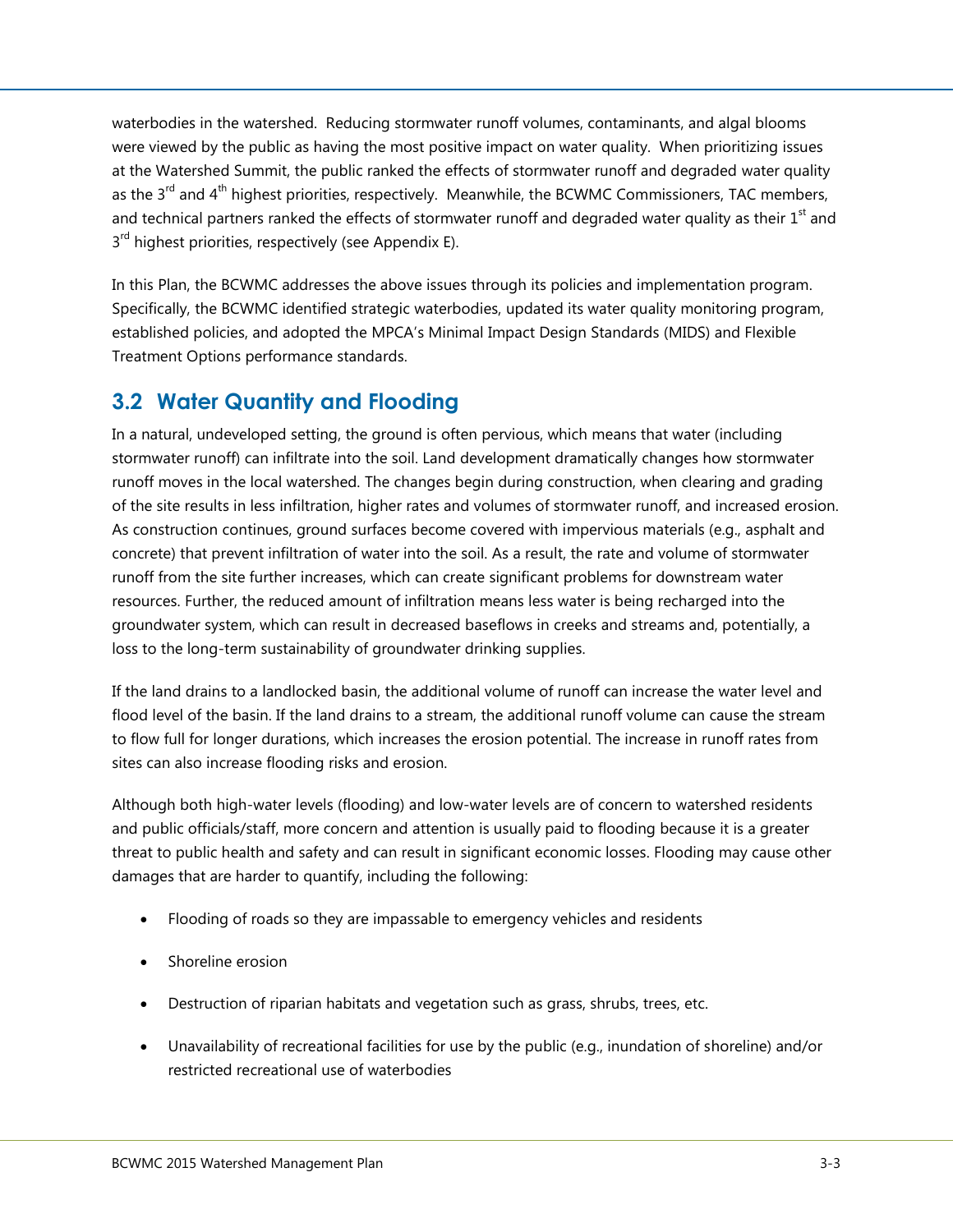- More strain on budgets and personnel for repairing flood-damaged facilities and controlling public use of facilities during flooding events
- Alterations to the mix and diversity of wildlife species as a result of inundation of habitats

Of special concern is flooding on landlocked waterbodies, which prolongs the damages and impacts. When there is no surface outlet, runoff which collects in these depressions is removed only by seepage and evaporation. As water tables rise during periods of above-average precipitation, seepage out of landlocked basins can also decrease. As a result, landlocked basins are subject to wide variations in water levels and their 100-year floodplains typically cover large areas. Landlocked basins can also provide benefits. The long-lasting seepage from landlocked basins provides important groundwater recharge benefits. Also, landlocked basins do not discharge surface waters to downstream basins, which could otherwise be negatively impacted by the additional stormwater volume. Lost Lake is the largest landlocked basin in the BCWMC (see Section 2.6.4.4).

Aging stormwater control facilities and rapid urbanization caused the Bassett Creek watershed to experience flooding problems beginning in the 1960s. Severe storms in the summers of 1974, 1978, and 1987 resulted in millions of dollars in damage to homes and infrastructure. A modest storm (2.5 inches over 24 hours) in the spring of 1975 was exacerbated by wet antecedent conditions, again resulting in damage to homes. In a 1982 design memorandum, the US Army Corps of Engineers (USACE) estimated the damages sustained by Bassett Creek flooding were approximately \$4 million per year (extrapolated to 2014 dollars). The worst problem was the 1.5-mile long Bassett Creek Tunnel, which was undersized and severely deteriorated.

To address the major flooding along Bassett Creek, the BCWMC cooperated with the USACE, Minnesota Department of Transportation (MnDOT), Minnesota Department of Natural Resources (MDNR), and its member cities to construct the Bassett Creek Flood Control Project (see Section 2.8.1). Although major flooding along Bassett Creek has been addressed, some homes remained in the floodplain following the construction of the Flood Control Project. In addition, the BCWMC and member cities are aware of local flooding issues within the watershed that are not adjacent to Bassett Creek (e.g., DeCola Ponds, Medicine Lake Road).

The current flood control issues include maintenance and repair of the Flood Control Project system, flood-proofing or removal of homes that are remaining in the floodplain, and implementing appropriate stormwater volume and rate controls during development and redevelopment to prevent additional flooding.

Low water levels on Medicine Lake is another water quantity-related issue where the BCWMC has been involved in recent years. The following list summarizes the recent involvement of the BCWMC:

• In 2009, lake residents requested that the BCWMC address low water levels in the lake because of the impact on some recreational activities. The lake residents requested that the BCWMC analyze the effect of altering the height of the lake's outlet structure (i.e., raising the elevation) on lake levels.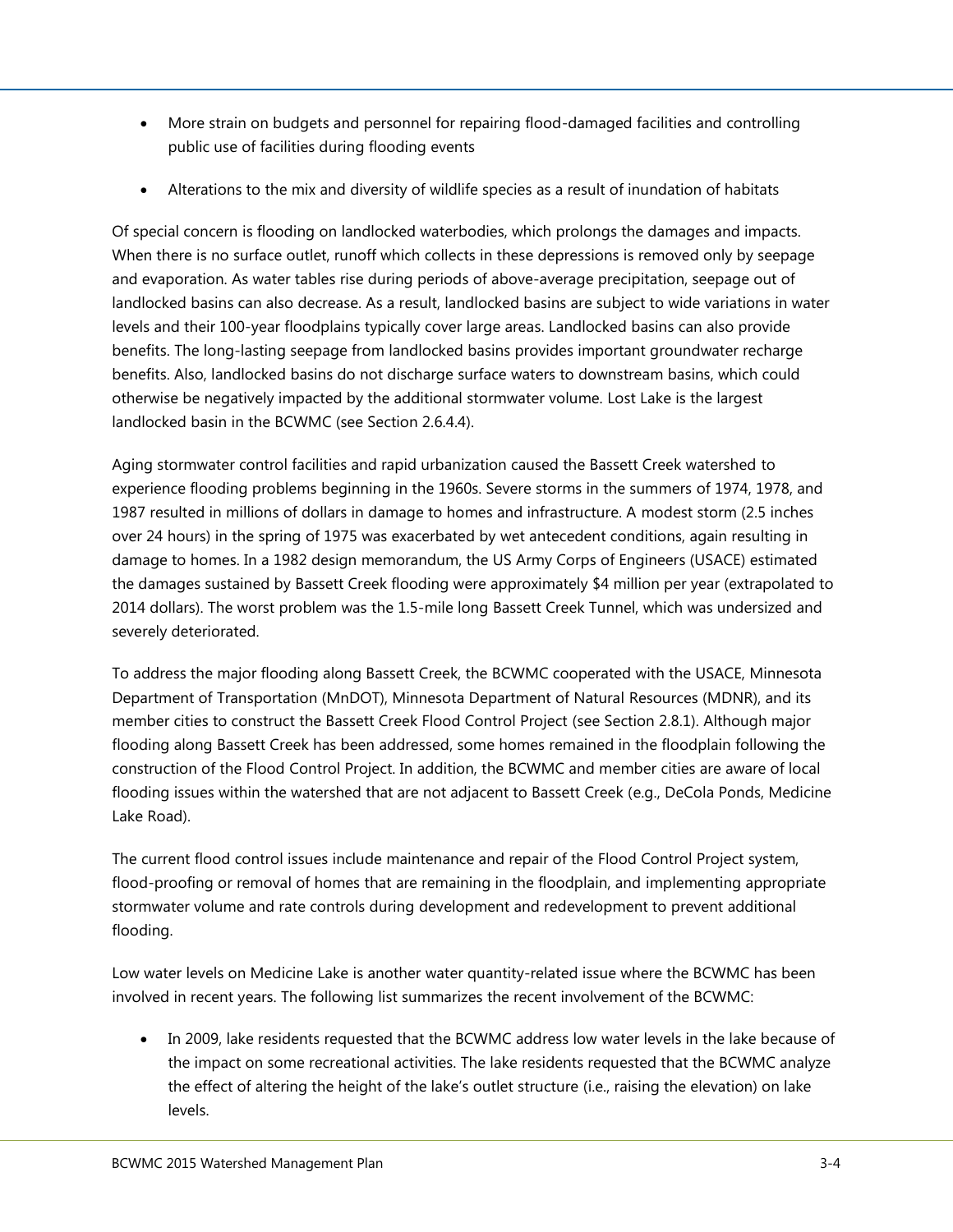- In 2009, the BCWMC Engineer summarized and reported data on recent precipitation and lake levels throughout the Metro Area.
- In 2012, the BCWMC presented further information on the dam and the history of water levels in Medicine Lake.
- In 2014, in response to continued requests from lake residents for the BCWMC to perform a study of the effect of alterations to the Medicine Lake outlet structure on lake water levels, the BCWMC Engineer prepared a list of components likely needed for such a study.
- In 2014, the BCWMC hosted a Medicine Lake stakeholder meeting that included presentations from technical experts about the lake and its various issues, including water levels.

During the development of this Plan, the BCWMC, member cities, and other stakeholders identified the following issues/opportunities (see Appendix D – Gaps Analysis):

- Opportunity to update precipitation frequency estimates from TP-40 to Atlas 14 figures
- Opportunity to clarify and update rate control performance standards
- Inconsistency between BCWMC-determined 100-year flood elevations and FEMA's 100-year flood elevations
- Opportunity to incorporate flood control objectives into other capital projects

In addition to the Gaps Analysis, the public weighed in on water quantity and flooding issues through the WAVE. Survey respondents ranked flooding quite low in their list of concerns for waterbodies. However, they ranked the stability of water levels among their highest concerns – with most respondents referring to water levels on Medicine Lake. When prioritizing issues at the Watershed Summit, participants ranked Medicine Lake water levels as a high priority, while flooding and water levels in other areas of the watershed ranked  $7<sup>th</sup>$  out of 10 issues. Meanwhile, the BCWMC Commissioners, TAC members, and technical partners ranked water quantity and flooding as a top priority, just below the effects of stormwater runoff on water quality (Appendix E).

In this Plan, the BCWMC addresses the above issues through its policies and implementation program. Specifically, the BCWMC updated policies addressing rate control, clarified maintenance responsibilities for elements of the Flood Control Project, and seeks to update its floodplain and flood elevations to reflect the most current precipitation data.

#### <span id="page-6-0"></span>**3.2.1 Floodplain Management**

Floodplain management is the management of development and other activities in or near the floodplain to prevent flood damages. The MDNR defines floodplain management as *"the full range of public policy and action for ensuring wise use of the floodplains. It includes everything from collection and dissemination*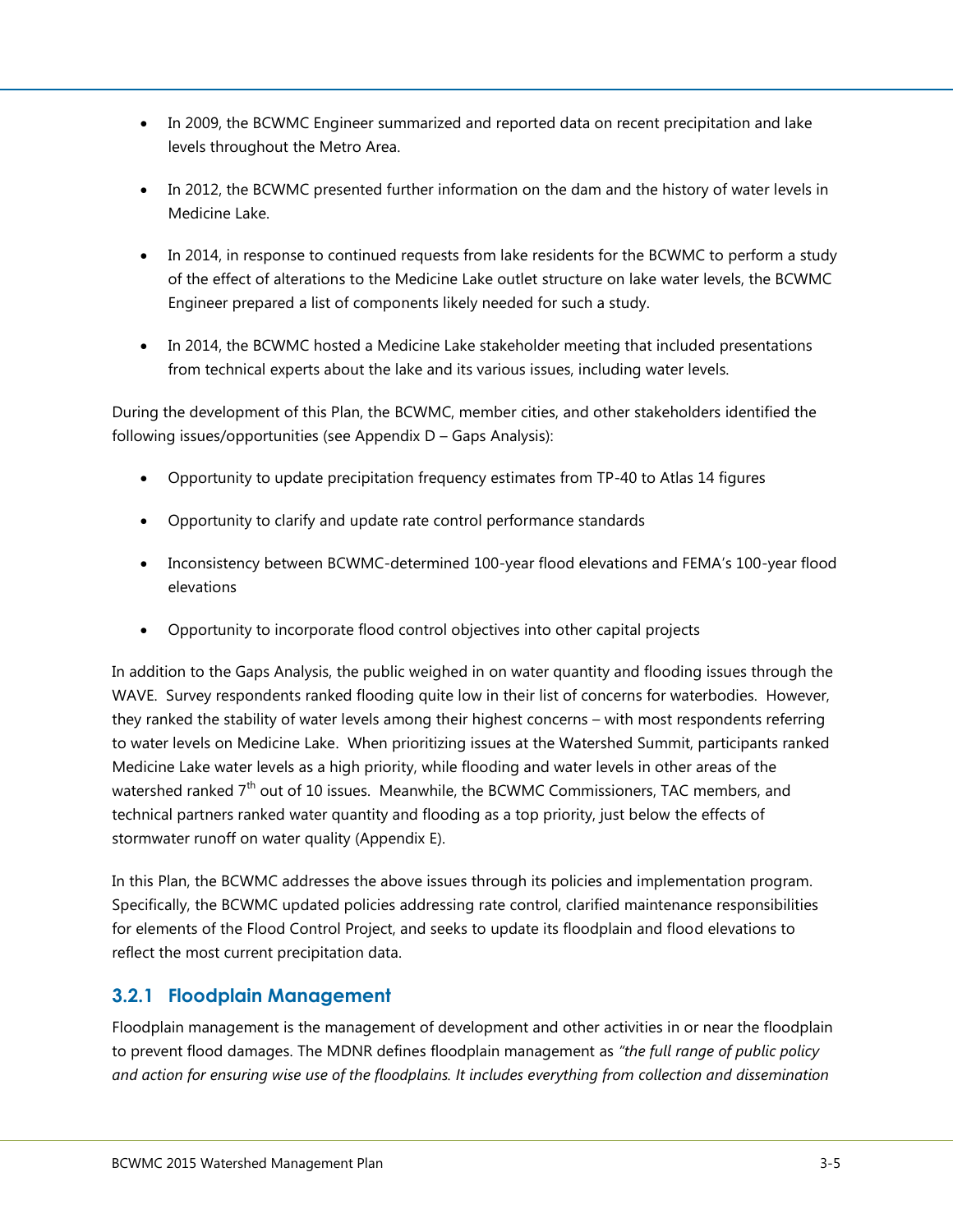*of flood control information to actual acquisition of floodplain lands, construction of flood control measures, and enactment and administration of codes, ordinances, and statutes regarding floodplain land use."*

Minnesota law defines the floodplain as the land adjoining lakes, water basins, rivers, and watercourses that has been or may be covered by the "100-year" or "regional" flood. Floodplains of larger basins and streams are mapped by the Federal Emergency Management Agency (FEMA) on Flood Insurance Rate Maps (FIRMs), which are included in community Flood Insurance Studies (FIS). The BCWMC reviews proposed activities in designated floodplain, as described in the BCWMC Requirements document.

Floodplains within the BCWMC were established prior to the publication of the National Oceanic and Atmospheric Administration's (NOAA) Atlas 14 precipitation data (see Section 2.2). Updating BCWMC floodplains based on current precipitation data may increase floodplain areas within the BCWMC and result in additional structures located within the floodplain.

As development and redevelopment occur within the watershed, appropriate rate and volume controls are necessary to avoid creating future flooding issues or exacerbating existing flooding issues. The BCWMC established rate control performance standards as described in Policy 31 (see Section 4.2.2) and its Requirements document. Volume control is directly addressed through the BCWMC's adoption of the MPCA's Minimal Impact Design Standards (MIDS) and Flexible Treatment Options performance standards.

## <span id="page-7-0"></span>**3.3 Erosion and Sedimentation**

Sediment is a major contributor to water pollution. Stormwater runoff from streets, parking lots, and other impervious surfaces carries suspended sediment consisting of fine particles of soil, dust, and dirt. Abundant amounts of suspended sediment are carried by stormwater runoff from actively eroding areas.

Although erosion and sedimentation are natural processes, they are often accelerated by human activities, especially during construction activities. Prior to construction, the existing vegetation on the site intercepts rainfall and slows down stormwater runoff rates, which allows more time for runoff to infiltrate into the soil. When a construction site is cleared and graded, the vegetation (and its beneficial effects) is removed. Also, natural depressions that provided temporary storage of rainfall are filled and graded, and soils are exposed and compacted, resulting in increased erosion, sedimentation, and decreased infiltration. As a result, the rate and volume of stormwater runoff from the site increases (*Minnesota Urban Small Sites BMP Manual*, 2001). The increased stormwater runoff rates and volumes cause increased soil erosion, which releases significant amounts of sediment that may enter water resources.

Regardless of its source, sediment deposition decreases water depth, degrades water quality, smothers fish and wildlife habitat, and degrades aesthetics. Sediment deposition can also wholly or partially block culverts, manholes, storm sewers, etc., causing flooding. Sediment deposition in detention ponds and wetlands also reduces the storage volume capacity, resulting in higher flood levels and/or reducing the amount of water quality treatment provided. Suspended sediment carried in water can cloud lakes and streams and disturb aquatic habitats. Sediment also reduces the oxygen content of water and is a major source of phosphorus, which is frequently bound to the fine particles. Erosion also results in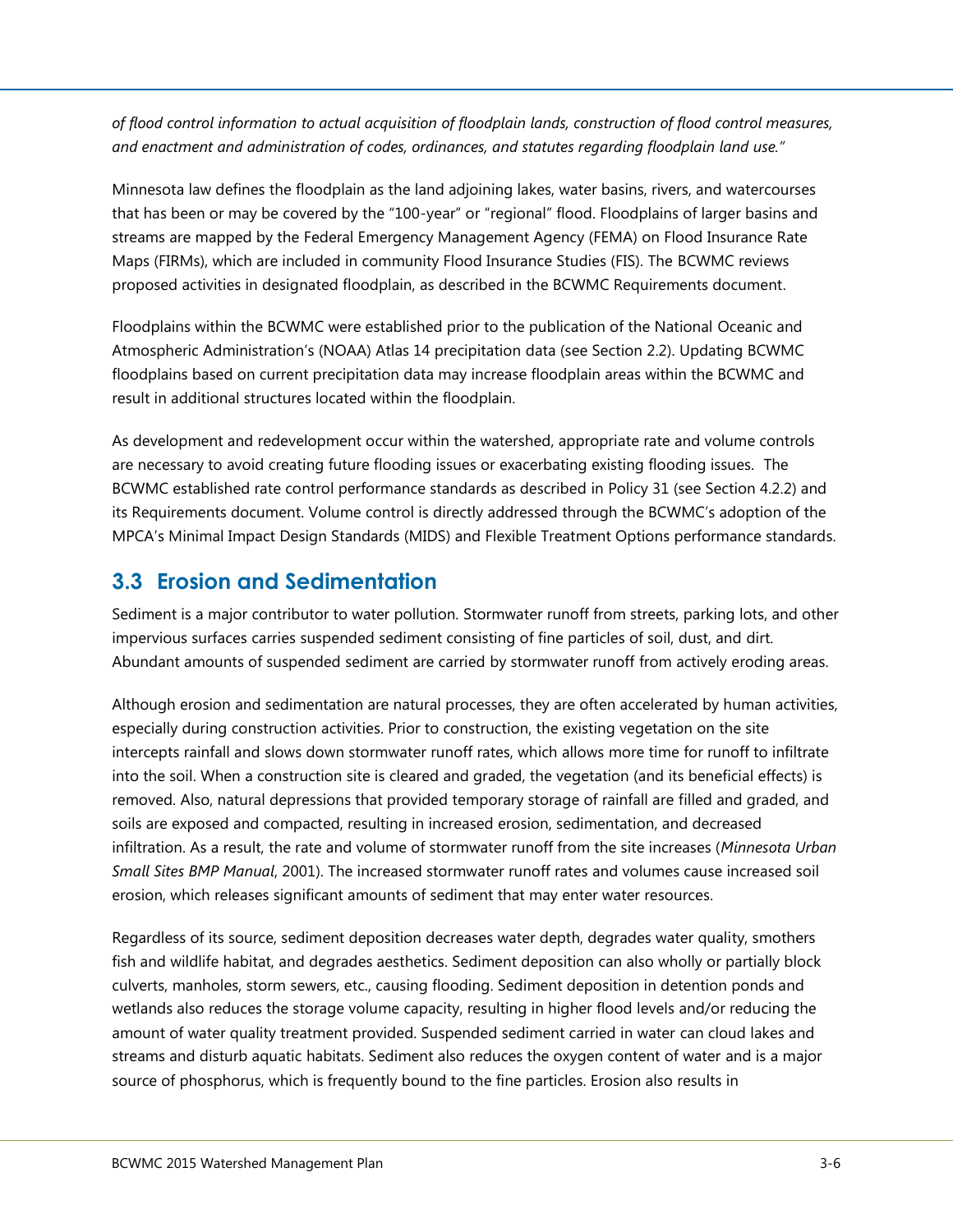channelization of stormwater flow, increasing the rate of stormwater runoff and further accelerating erosion.

As erosion and sedimentation increase, the stormwater management systems (e.g., ponds, pipes) require more frequent maintenance, repair, and/or modification to ensure they will function as designed. In recognition of these issues, the BCWMC reviews projects which result in more than 200 yards of cut or fill or more than 10,000 square feet of grading. For these projects, the BCWMC requires an erosion and sediment control plan meeting requirements specified in the BCWMC Requirements document.

In addition to meeting BCWMC and member city requirements, owners and operators of construction sites disturbing 1 or more acres of land must obtain a National Pollutant Discharge Elimination System (NPDES) Construction Stormwater Permit from the MPCA. Owners/operators of sites smaller than 1 acre that are a part of a larger common plan of development or sale that is 1 acre or more must also obtain permit coverage. A key permit requirement is the development and implementation of a Stormwater Pollution Prevention Plan (SWPPP) with appropriate best management practices (BMPs). The SWPPP must be a combination of narrative and plan sheets that: (1) address foreseeable conditions, (2) include a description of the construction activity, and (3) address the potential for discharge of sediment and/or other potential pollutants from the site. The SWPPP must include the following elements:

- Temporary erosion prevention and sediment control BMPs
- Permanent erosion prevention and sediment control BMPs
- Permanent stormwater management system
- Pollution prevention management measures

A project's plans and specifications must incorporate the SWPPP before applying for NPDES Permit coverage. The permittee must also ensure final stabilization of the site, which includes final stabilization of individual building lots.

During the development of this Plan, the BCWMC, member cities, and other stakeholders identified the following issues/opportunities (see Appendix D – Gaps Analysis):

- Outdated references to the NPDES Construction Stormwater Permit
- Opportunity to refine triggers for BCWMC review of erosion and sediment control plans and coordinate erosion and sediment control inspections with member cities
- Accumulation of sediment deltas downstream of stormwater system outfalls

In addition to the Gaps Analysis, the public weighed in on sedimentation and erosion issues through the WAVE. Survey respondents ranked shoreline erosion and sedimentation among their highest concerns for waterbodies in the watershed. When prioritizing issues at the Watershed Summit, the public ranked degraded habitats as their 2<sup>nd</sup> highest priority, especially noting the issues of eroded streambanks and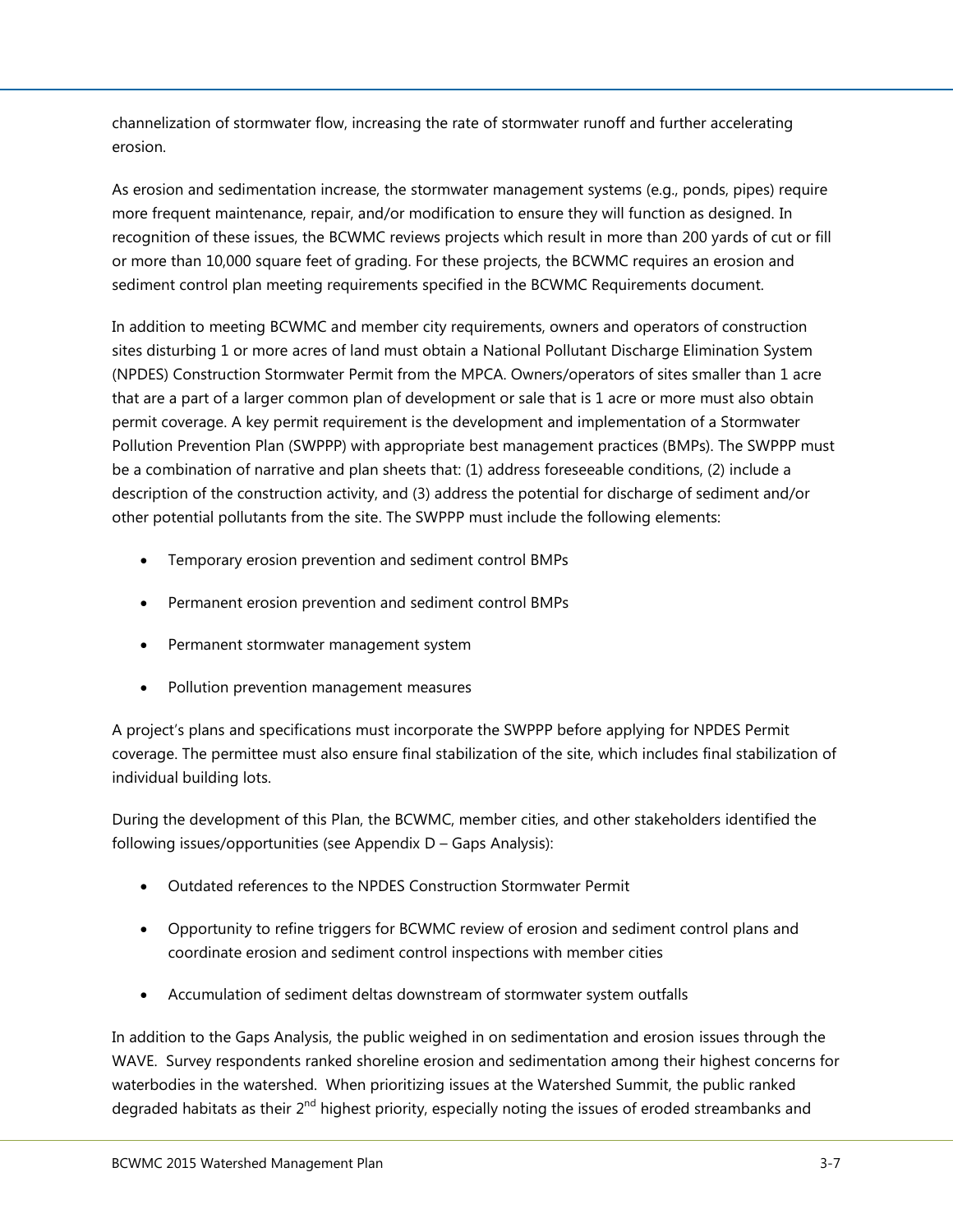sedimentation. Meanwhile, the BCWMC Commissioners, TAC members, and technical partners ranked degraded streams and shorelines (mostly due to erosion) as the  $5<sup>th</sup>$  most important issue out of 10 issues (Appendix E).

In this Plan, the BCWMC addresses the above issues through its policies and implementation program. Specifically, the BCWMC updated policies to reference current state requirements for erosion and sediment control, deferred inspection of erosion and sediment control practices on BCWMC-reviewed projects to member cities, and established a policy to address sediment deltas downstream of intercommunity stormwater outfalls.

## <span id="page-9-0"></span>**3.4 Streams**

Increased rates and volumes of runoff, resulting from urbanization and other activities, can degrade a stream's hydrology and physical condition, its water quality, its function as aquatic habitat, and can reduce the amount of groundwater flowing to a stream. Negative impacts resulting from increased development are summarized in [Table 3-1,](#page-10-0) developed from information published in the *Minnesota Stormwater Manual*.

Hydrologic, geomorphic, and water quality changes can impact the overall ecological health of streams. Insects and other inhabitants are indicators of stream health. Some insects can only survive in high quality water, whereas others can survive in much poorer quality of water. A healthy stream has a good diversity of insects and stream inhabitants. The BCWMC monitors macroinvertebrates in Bassett Creek to assess overall stream health (see Section 2.7.1.1.2).

Streambank, ravine and gully erosion degrade the appearance, usability, ecological health and water quality of streams. The BCWMC has implemented erosion control and stabilization capital projects along Bassett Creek. To prevent potential future impacts to BCWMC streams, the BCWMC reviews projects that may affect the water surface elevation, shoreline, or streambank areas. The BCWMC reviews projects located within in the floodplains of BCWMC creeks and streams, per the BCWMC Requirements document.

During the development of this Plan, the BCWMC, member cities, and other stakeholders identified the following issues/opportunities (see Appendix D – Gaps Analysis):

- Opportunity to create a more comprehensive approach to prioritizing stream restoration projects
- Opportunity to emphasize soft armoring techniques for streambank restoration and stabilization projects

In this Plan, the BCWMC addresses the above issues through its policies. Specifically, the BCWMC updated policies related to capital project selection and prioritization, placed an emphasis on specific stream restoration and stabilization practices referenced by the Minnesota Department of Natural Resources (MDNR), and created a policy requiring buffers along streams during some development and redevelopment projects.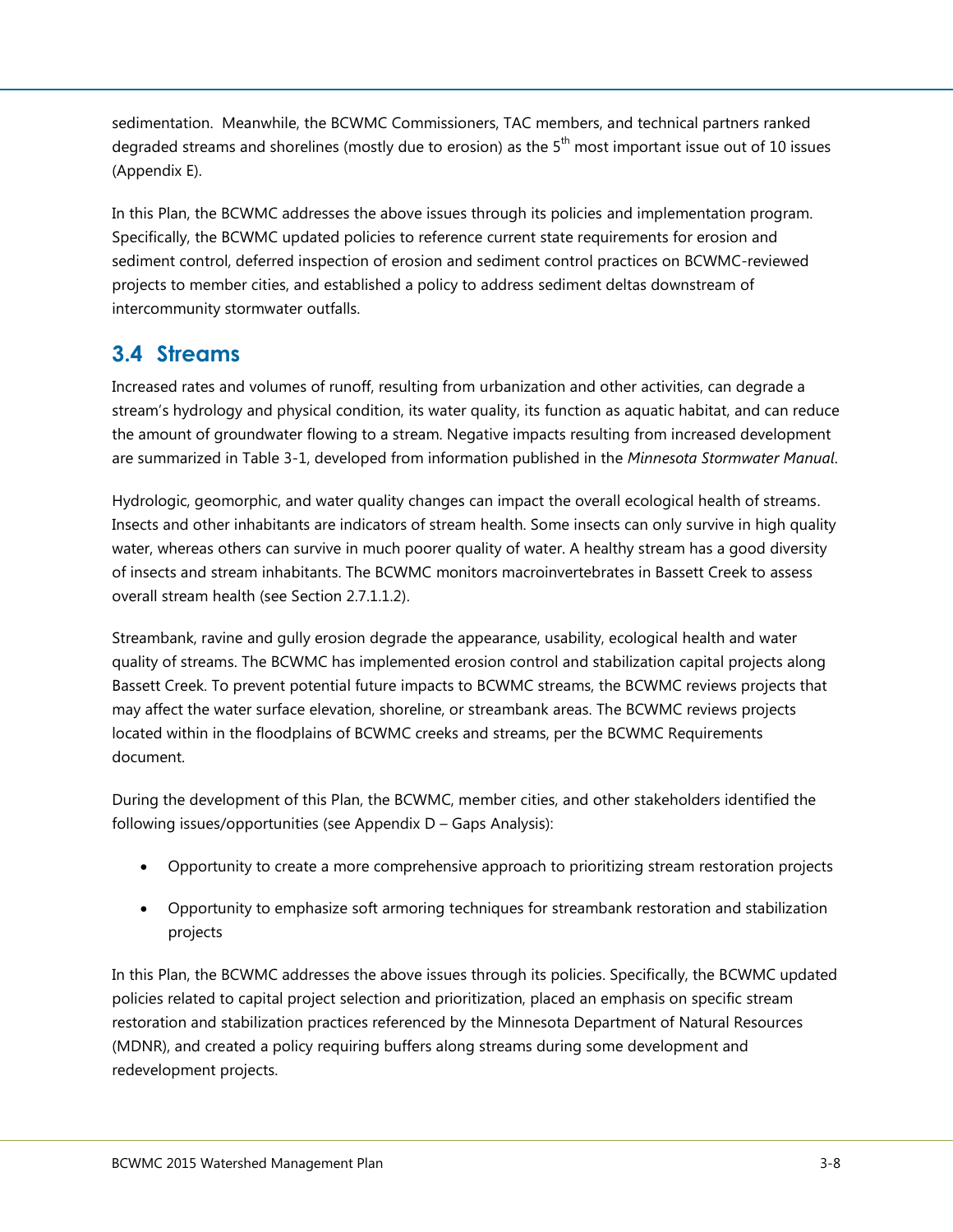<span id="page-10-0"></span>

|  | <b>Table 3-1 Impacts of Urbanization on Streams</b> |  |
|--|-----------------------------------------------------|--|
|  |                                                     |  |

| <b>Type of</b><br><b>Impact</b> | <b>Specific Impacts</b>                                                                                                                                                                                                                                                                                                                |
|---------------------------------|----------------------------------------------------------------------------------------------------------------------------------------------------------------------------------------------------------------------------------------------------------------------------------------------------------------------------------------|
| Stream Hydrology Impacts        | Increased frequency of bankfull and near bankfull events: Increased runoff volumes and<br>$\bullet$<br>peak flows increase the frequency and duration of smaller bankfull and near bankfull events,<br>which are the primary channel forming events.                                                                                   |
|                                 | <b>Increased flooding:</b> Increased runoff volumes and peak flows also increase the frequency,<br>duration and severity of out-of-bank flooding.                                                                                                                                                                                      |
|                                 | Lower dry weather flows (baseflow): Reduced infiltration of stormwater runoff could cause<br>reduced shallow groundwater inflow during dry weather periods resulting in less baseflow in<br>streams.                                                                                                                                   |
| Stream Geomorphology Impacts    | Stream widening and bank erosion: Stream channels widen to accommodate increased<br>$\bullet$<br>runoff and higher stream flows from developed areas. More frequent small and moderate<br>runoff events undercut and scour the lower parts of the streambank, causing the steeper<br>banks to slump and collapse during larger storms. |
|                                 | Higher flow velocities: Higher flow velocities result in increased streambank erosion rates,<br>$\bullet$<br>which can cause a stream to widen many times its original size.                                                                                                                                                           |
|                                 | <b>Stream downcutting:</b> Streams accommodate higher flows by downcutting their streambed.<br>This causes instability in the stream profile, or elevation along a stream's flow path, which<br>increases velocity and triggers further channel erosion both upstream and downstream.                                                  |
|                                 | Loss of riparian canopy: As streambanks are gradually undercut and slump into the channel,<br>the vegetation (e.g., trees, shrubs) that had protected the banks are exposed at the roots. This<br>leaves them more likely to be uprooted or eroded during major storms, further weakening<br>bank structure.                           |
|                                 | Changes in the channel bed due to sedimentation: Due to channel erosion and other<br>sources upstream, sediments are deposited in the stream as sandbars and other features,<br>covering the channel bed, or substrate, with shifting deposits of mud, silt and sand.                                                                  |
|                                 | Increase in the floodplain elevation: To accommodate the higher peak flow rate, a stream's<br>floodplain elevation typically increases following development in a watershed. Property and<br>structures that had not previously been subject to flooding may now be at risk.                                                           |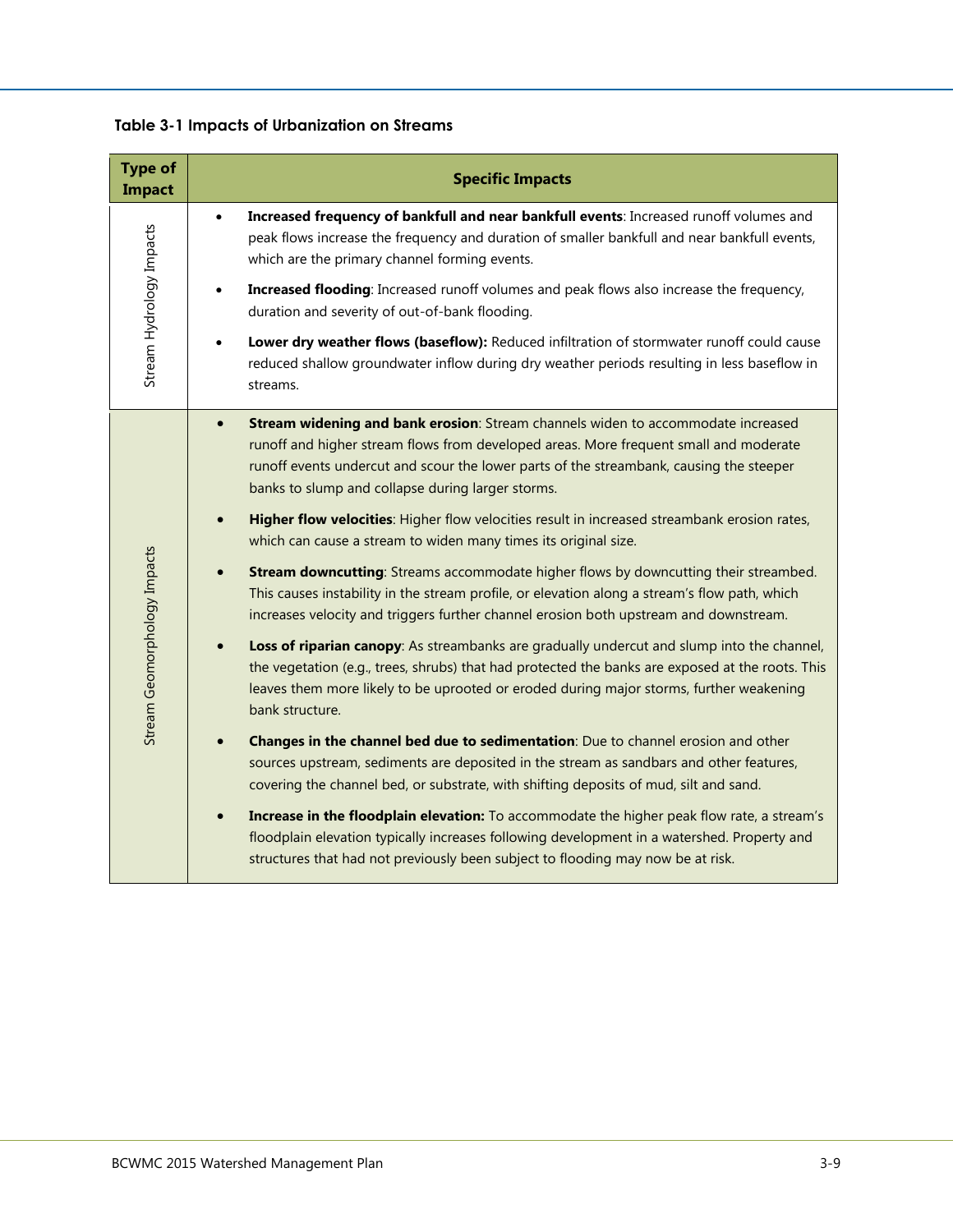**Table 3-1 Impacts of Urbanization on Streams**

| <b>Type of</b><br><b>Impact</b> | <b>Specific Impacts</b>                                                                                                                                                                                                                                                                                                                                                                                                                                                                                                                                                                                      |
|---------------------------------|--------------------------------------------------------------------------------------------------------------------------------------------------------------------------------------------------------------------------------------------------------------------------------------------------------------------------------------------------------------------------------------------------------------------------------------------------------------------------------------------------------------------------------------------------------------------------------------------------------------|
| Aquatic Habitat Impacts         | Degradation of habitat structure: Higher and faster flows can scour channels and wash away<br>$\bullet$<br>entire biological communities. Streambank erosion and the loss of riparian vegetation reduce<br>habitat for many fish species and other aquatic life, while sediment deposits can smother<br>bottom-dwelling organisms and aquatic habitat.                                                                                                                                                                                                                                                       |
|                                 | Loss of pool-riffle structure: Streams draining undeveloped watersheds often contain pools<br>of deeper, more slowly flowing water that alternate with "riffles" or shoals of shallower, faster<br>flowing water. These pools and riffles provide valuable habitat for fish and aquatic insects.<br>Increased flows and sediment loads from urban watersheds can replace pools and riffles with<br>more uniform streambeds that provide less varied aquatic habitat.                                                                                                                                         |
|                                 | Reduced baseflows: Reduced baseflows that may result from increased impervious cover in a<br>watershed and the loss of rainfall infiltration into the soil and water table adversely affect in-<br>stream habitats, especially during periods of drought.                                                                                                                                                                                                                                                                                                                                                    |
|                                 | Increased stream temperature: Runoff from warm impervious areas (e.g., streets and parking<br>lots), storage in impoundments, loss of riparian vegetation and shallow channels can all cause<br>an increase in temperature in urban streams. Increased temperatures can reduce dissolved<br>oxygen levels and disrupt the food chain. Certain aquatic species, such as trout, can only<br>survive within a narrow temperature range.                                                                                                                                                                         |
|                                 | Decline in abundance and biodiversity: When there is a reduction in various habitats and<br>habitat quality, both the number and the variety, or diversity, of organisms (e.g., wetland<br>plants, fish, and macroinvertebrates) are also reduced. Sensitive fish species and other life<br>forms disappear and are replaced by those organisms that are better adapted to the poorer<br>conditions. Fish and other aquatic organisms are impacted not only by the habitat changes<br>brought on by increased stormwater runoff quantity, but are often also adversely affected by<br>water quality changes. |

### <span id="page-11-0"></span>**3.5 Wetlands, Habitat, and Shoreland Areas**

Diverse wetland systems and shoreland areas are critical components of a healthy hydrologic system and positively affect soil systems, groundwater and surface water quality and quantity, wildlife, fisheries, aesthetics, and recreation. The benefits of wetlands and shoreland can be compromised by hydrologic alterations, exotic and invasive species, and erosion and sedimentation. The effectiveness of wetland communities for wildlife habitat, and for human appreciation, is greatly increased when they are physically or functionally connected with other native communities.

Wetlands are a key element of the hydrologic system. Wetlands have several functions that can provide hydrologic and water quality benefits, including:

Maintaining stream baseflow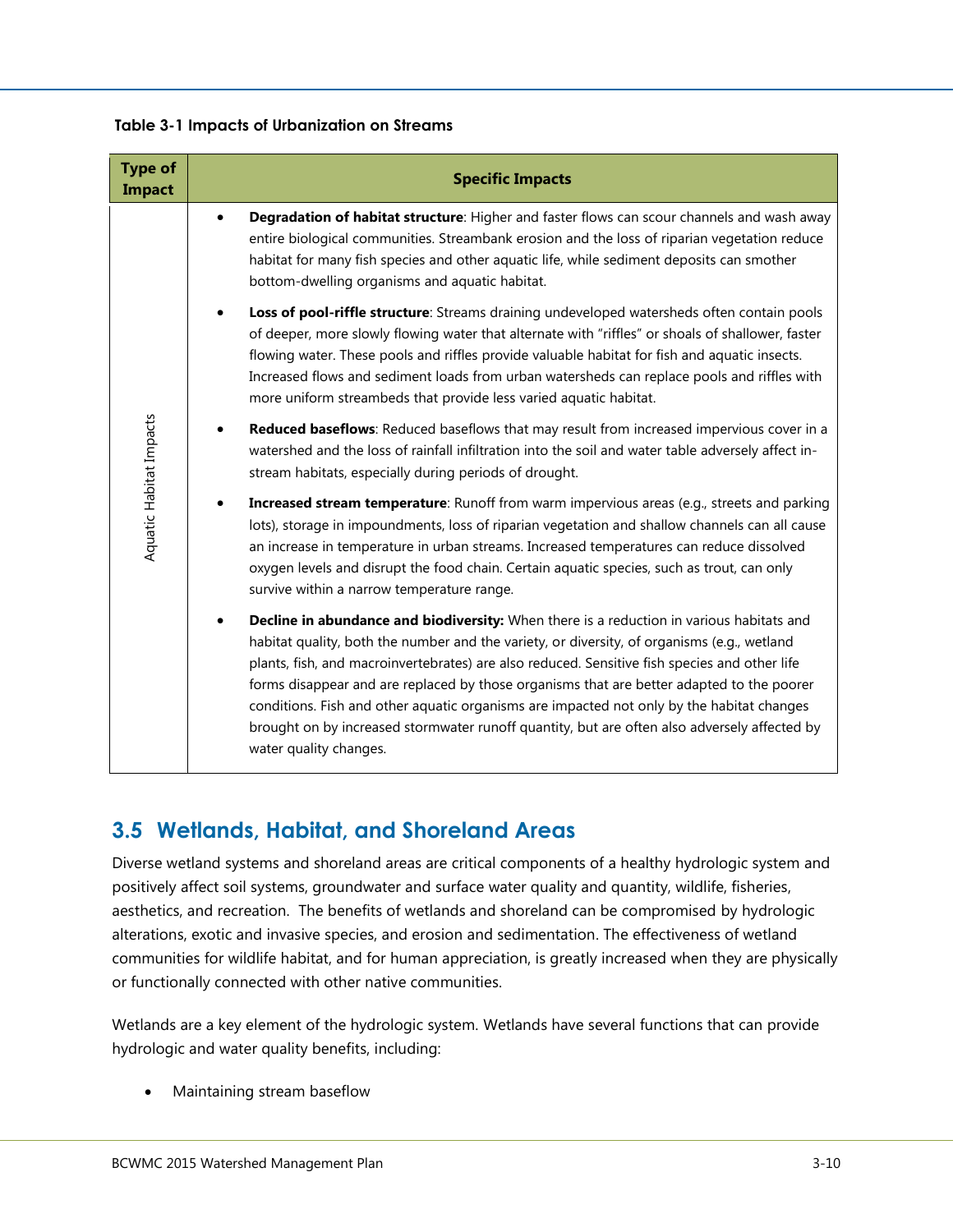- Recharging groundwater
- Providing flood storage and attenuating peak flows
- Providing erosion protection
- Physically filtering particulates (and pollutants attached to particulates) from runoff
- Biologically removing nutrients from runoff in some wetlands and at certain times of the year

Development of land and other human activities can affect the hydrology in wetlands and shoreland areas. Numerous wetlands within the BCWMC have already been affected by hydrologic alterations, both direct and indirect. Some of the activities that can affect wetland hydrology include:

- Ditching and drain tiling; often for agricultural purposes, but also for flood control
- Groundwater pumping; typically from surficial aquifers, but also from confined aquifers
- Lowering natural outlet elevations; thereby draining water from areas that naturally flooded
- Reducing the volume of water reaching a wetland through watershed diversions
- Filling, which can impact remaining wetland areas by increasing water level fluctuations
- Removing wetland vegetation; often to improve access or for aesthetic reasons

Wetlands and shoreland areas are important for protecting and maintaining downstream water quality and the ecological integrity of the communities that inhabit these areas. Overloading wetlands beyond their natural capacity with water, sediment, or nutrients can diminish their effectiveness in providing water quality benefits. Most natural wetland systems have developed with relatively low levels of sediment and nutrient inputs (riparian wetlands located in floodplains are an exception). When land use and/or upstream hydrologic systems become altered, the hydraulic, natural sediment, and nutrient loads can (and often do) increase in magnitude and frequency. These changes may result in tipping the ecological balance to benefit non-native and invasive plant species, thereby reducing the benefits to wildlife, fisheries, amphibians, and humans. Degraded water quality in wetlands can pass on to downstream waters, contributing to degradation of additional resources.

Wetlands and shoreland areas provide valuable habitat for many types of wildlife including waterfowl, songbirds, raptors, mammals, fish, and many species of amphibians. It is difficult to determine the value of wetlands for wildlife due to the specialized requirements of each species. However, it is possible to determine wildlife, fisheries, and amphibian habitat values in a general sense. Maintaining and improving wildlife viability requires that water resources and land management activities consider the life cycles of various animals. By considering habitat benefits or detriments when approaching water resources projects, the BCWMC has the opportunity to enrich the ecological fabric of the area.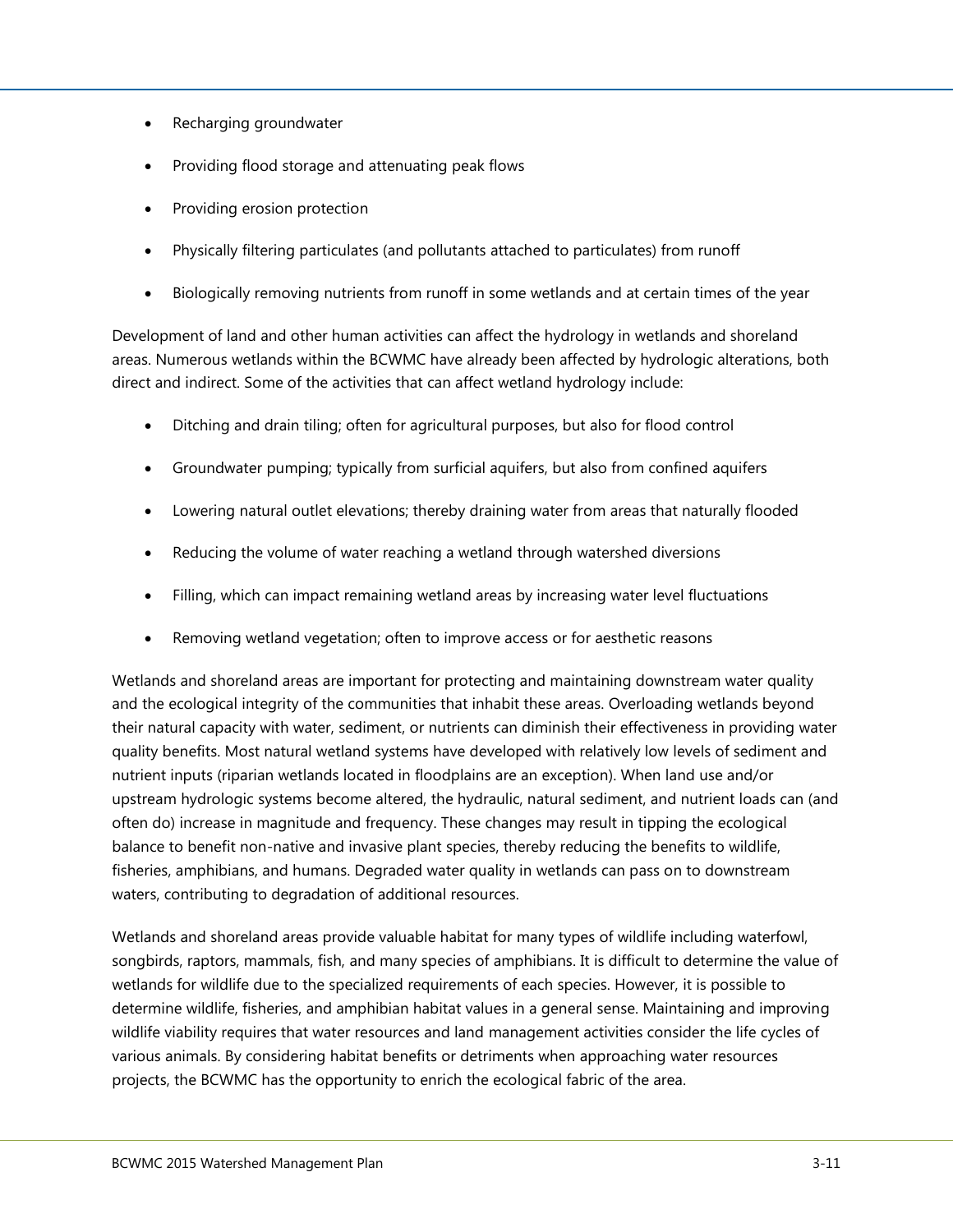The overall ecological health of wetland and shoreland areas can be significantly impacted by the presence or absence of vegetated buffers (see Section [3.5.1\)](#page-13-0) and aquatic invasive species (see Section [3.5.2\)](#page-14-0).

During the development of this Plan, the BCWMC, member cities, and other stakeholders identified the following issues/opportunities (see Appendix D – Gaps Analysis):

- Opportunity to develop more comprehensive wetland management regulatory controls
- Opportunity to develop more comprehensive buffer width requirements
- Opportunity to address protection of rare and endangered species
- Need to clarify the BCWMC's role in managing aquatic invasive species (AIS)

In addition to the Gaps Analysis, the public weighed in on wetlands, habitat, and aquatic invasive species (AIS) issues through the WAVE. Survey respondents ranked the spread of AIS as their #1 concern, while "abundance and diversity of wildlife" ranked in the middle of the issues. When prioritizing issues at the Watershed Summit, the public ranked degraded habitats as their 2<sup>nd</sup> highest priority, especially noting AIS. Meanwhile, the BCWMC Commissioners, TAC members, and technical partners ranked the lack of biodiversity and wetlands as their  $8^{th}$  and  $9^{th}$  highest priorities out of 10 issues (see Appendix E).

In this Plan, the BCWMC addresses the above issues through its goals, policies and implementation program. Specifically, the BCWMC requires member cities to adopt wetland management ordinances meeting specific criteria, requires minimum buffer widths for high quality wetlands and priority waterbodies (see Policy 68, Section 4.2.6), developed policies addressing its role in the management of aquatic invasive species (see Policy 72 in Section 4.2.6 and Policy 79 in Section 4.2.8), and developed a policy to cooperate with the MDNR and others to protect and report rare and endangered species.

#### <span id="page-13-0"></span>**3.5.1 Wetland and Shoreland Buffers**

Buffers are upland, vegetated areas located adjacent to wetlands and shoreland areas. Many of the hydrologic, water quality, and habitat benefits achieved by wetland and shoreland areas are directly attributable to or dependent on the presence of buffers. Vegetation and organic debris shield the soil from the impact of rain and bind soil particles with root materials, reducing erosion. Vegetation obstructs the flow of runoff, thereby decreasing water velocities, allowing infiltration, and reducing the erosion potential of stormwater runoff. Leaf litter from vegetation can also increase the organic content of the soil and increase adsorption and infiltration. As a physical barrier, vegetation also filters sediment and other insoluble pollutants from runoff. Vegetation scatters sunlight and provides shade, reducing water temperature in the summer, limiting nuisance algae growth, and reducing the release of nutrients from the sediment. Buffers also have habitat benefits; native plants provide the best food and shelter for native wildlife, fish, and amphibians. Buffers provide needed separation and interspersion areas for animals, to reduce competition and maintain populations.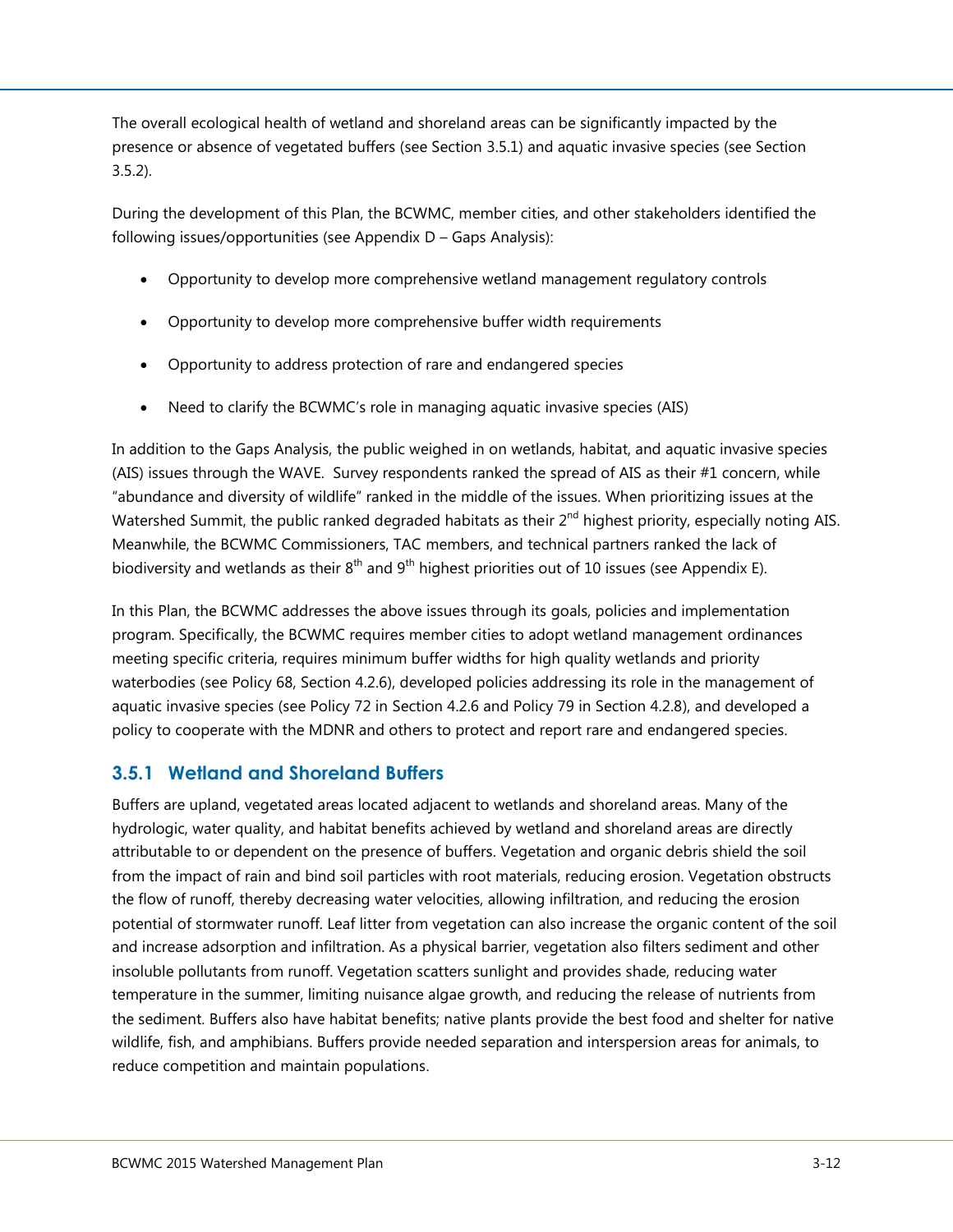The presence of adequate buffers surrounding wetland and shoreland areas is critical to preserving the ecological functions and environmental benefits of downstream waterbodies, including wetlands. Establishing buffers in developed areas may be difficult, as existing structures may be located within the desired buffer area. Redevelopment offers an opportunity to establish adequate buffers in areas that are already developed.

#### <span id="page-14-0"></span>**3.5.2 Aquatic Invasive Species (AIS)**

The term "invasive species" describes plants, animals, or microorganisms within lakes and streams that are non-native and that 1) cause or may cause economic or environmental harm or harm to human health, or 2) threaten or may threaten natural resources or the use of natural resources in the state (Minnesota Statutes Chapter 84D.01). Aquatic invasive species (AIS) is a term given to invasive species that inhabit lakes, wetlands, rivers, or streams and overrun or inhibit the growth of native species. Aquatic invasive species pose a threat to natural resources and local economies that depend on them.

The presence of non-native species and invasive species can impair the ecological, aesthetic, and recreational functions of aquatic, wetland and shoreland areas. Not all non-native species are invasive; "invasive" refers to those non-native species that are able to out-compete, displace, and even eliminate native species (i.e., some "non-native" species to the region are able to coexist with native species).

Under direction from the Minnesota Legislature, the MDNR established the Invasive Species Program in 1991. The program is designed to implement actions to prevent the spread of invasive species and manage invasive aquatic plants and wild animals (Minnesota Statutes 84D). The goals of the MDNR Invasive Species Program are to:

- 1. Prevent the introduction of new invasive species into Minnesota
- 2. Prevent the spread of invasive species within Minnesota
- 3. Reduce the impacts caused by invasive species to Minnesota's ecology, society, and economy

As part of its Invasive Species Program, the MDNR maintains a list of waters infested with specific AIS (MDNR Designation of Infested Waters, 2013 as amended). The MDNR list includes several BCWMC priority waterbodies as infested with Eurasian watermilfoil, including:

- Medicine Lake
- Parkers Lake
- Wirth Lake

In 2014 the MN Legislature approved Statute 477A.19, instituting a new county aid tax bill that will provide \$4.5 million in 2014 and \$10 million a year in 2015 and years after to Minnesota counties to help prevent the spread of aquatic invasive species. Find more information at [http://www.dnr.state.mn.us/invasives/ais/prevention.html.](http://www.dnr.state.mn.us/invasives/ais/prevention.html)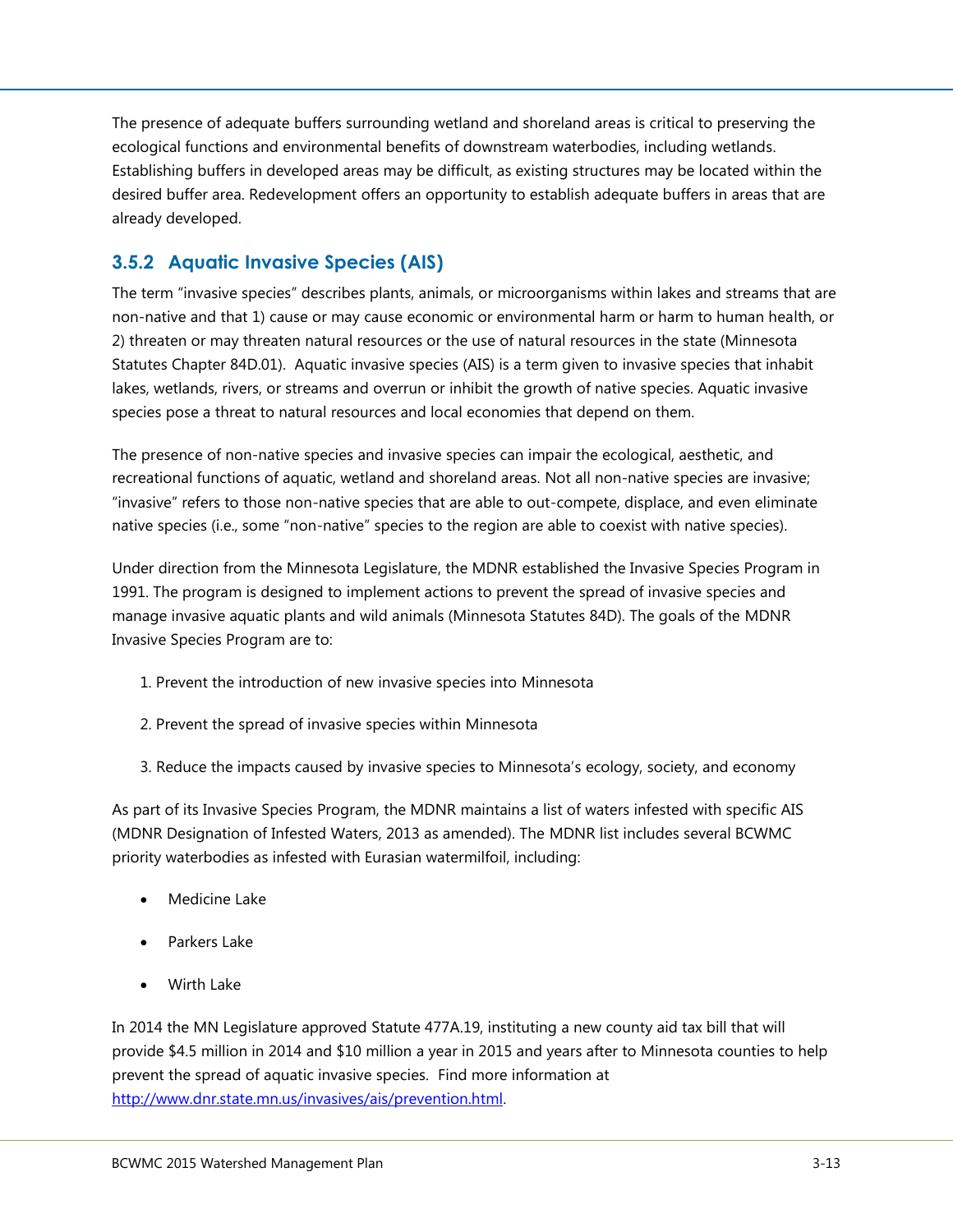The MDNR's list of AIS infested waterbodies may not include all known AIS occurrences within the BCWMC. The MDNR infested waters list does not include curlyleaf pondweed, which has been identified in several BCWMC waterbodies.

Of the AIS identified in the BCWMC, curlyleaf pondweed is of special concern due to its potential as a source of internal phosphorus loading. This submersed aquatic plant grows vigorously during early spring, outcompeting native species for nutrients. After curlyleaf pondweed dies out in early to midsummer, decay of the plant releases nutrients and consumes oxygen, exacerbating internal sediment release of phosphorus. This process may result in algal blooms during the peak of the recreational use season, which further inhibit native macrophytes by reducing water clarity and blocking sunlight necessary for growth.

Invasive aquatic animals present in the BCWMC include common carp, which can degrade water quality, especially in shallow lakes and wetlands. Carp feeding techniques disrupt shallow-rooted plants, which can reduce water clarity and possibly release phosphorus bound in sediment, leading to increased algal blooms and a decline in native aquatic plants. Common carp are also present in the Mississippi River. Common carp are typically spread between lakes by the accidental inclusion and later release of live bait, but can also migrate through natural or built channels as adults.

Zebra mussels have not been identified in BCWMC waterbodies, but are present in several surrounding watersheds. Zebra mussels can cause problems for lakeshore residents and recreationists by clogging water intakes and attaching to motors and possibly clogging cooling water areas. Zebra mussel shells can cause cuts and scrapes if they grow large enough on rocks, swim rafts and ladders. Zebra mussels can also attach to native mussels, killing them. Zebra mussels filter plankton from the surrounding water, which can result in improved water clarity and result in more aquatic vegetation. In large populations, zebra mussel filter feeding could impact the food chain, reducing food for larval native fish. Zebra mussels are typically spread as adult mussels attached to boats or aquatic plants, or as larvae carried in bait buckets, bilges, or any other water moved from an infested lake or river.

Based on their potential environmental impact and the difficulty of eradication once a waterbody is infested, the BCWMC is interested in preventing the spread of AIS and managing the AIS already present in BCWMC waterbodies. To this end, this Plan clarifies the BCWMC's role as a supporter of collaborative AIS management efforts (see Policy 79 in Section 4.2.8) and continues BCWMC monitoring for AIS as part of its ongoing monitoring efforts.

#### <span id="page-15-0"></span>**3.5.3 Member City Wetland Management and Wetland Classification**

The BCWMC currently acts as the local governmental unit (LGU) responsible for administering the Wetland Conservation Act (WCA) in the Cities of St. Louis Park, Robbinsdale, and Medicine Lake. The remaining BCMWC member cities serve as the LGUs for their own communities.

Per the requirements of WCA, each BCWMC member city must maintain a comprehensive wetland inventory or inventory, classify, and assess the functions and values of wetlands on an as-needed basis. The BCWMC adopts the Minnesota Rapid Assessment Method (MnRAM) and encourages member cities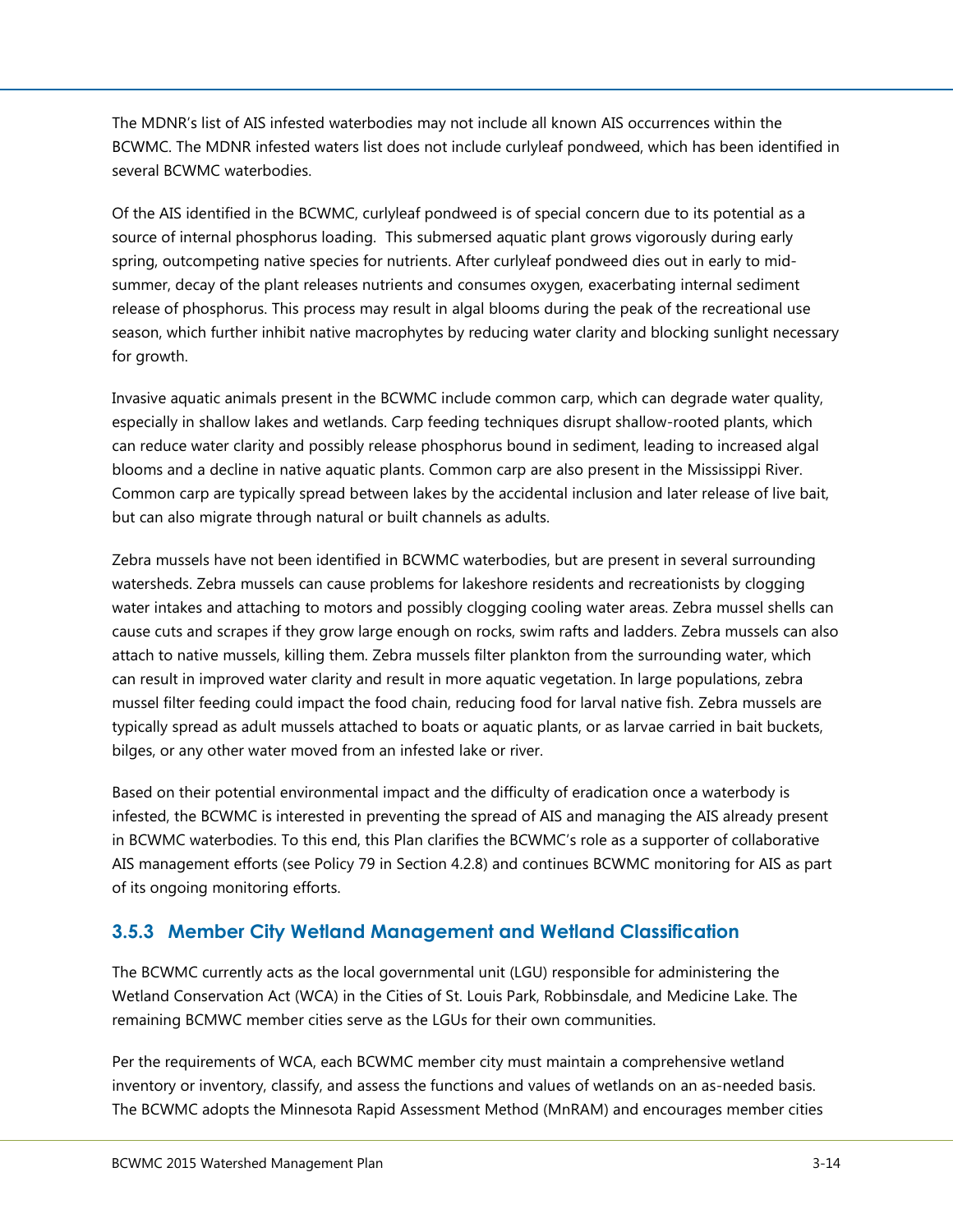to use this method when performing functions and values assessments. The BCWMC encourages member cities to complete comprehensive wetland management plans as part of their local water management plans.

Wetland management performance standards implemented through member city ordinances are a primary means for protecting BCWMC wetlands. To promote consistency in wetland management, the BCWMC requires that member cities develop and implement wetland protection ordinances (or other local controls applicable to wetlands) that:

- Consider the results of functions and values assessments
- Are based on comprehensive wetland management plans, if available
- Include performance standards for wetlands classified as Preserve or Manage 1 similar to BWSR guidance that address:
	- o bounce
	- o inundation
	- o runout control

Section 4.2.6 of this Plan describes other wetland management policies of the BCWMC.

### <span id="page-16-0"></span>**3.6 Groundwater**

Groundwater is a finite resource with inputs and outputs. The input is generally rainwater and snowmelt that seeps into the ground (recharge). The outputs can be groundwater that is pumped out for human use and groundwater that naturally discharges to lakes, wetlands, and streams. The inputs and outputs need to be managed to ensure a sustainable groundwater supply. While rainfall and snowmelt are variable factors the BCWMC cannot control, the amount of rainfall or snowmelt that becomes recharge is affected by land use. Development generally results in larger impervious areas and more compacted soils, thus decreasing opportunities for infiltration and recharge. In addition, population increases may result in additional groundwater appropriations to meet municipal demands.

Long-term well data collected by the MDNR, United States Geological Survey (USGS), and others identifies declines in groundwater levels across the state. In response to mounting concern about groundwater supply, the MDNR published a draft strategic plan identifying strategies and actions intended to achieve sustainable use of groundwater resources (MDNR, 2013), and established three pilot Groundwater Management Areas (GWMAs).

The BCWMC recognizes that surface water resources and groundwater resources are interdependent. Precipitation and snowmelt that infiltrate the ground surface may ultimately discharge to streams, lakes, and wetlands. Groundwater levels that are higher than the water level of adjacent surface waters create a gradient (or head differential) driving groundwater flow toward the surface water. When groundwater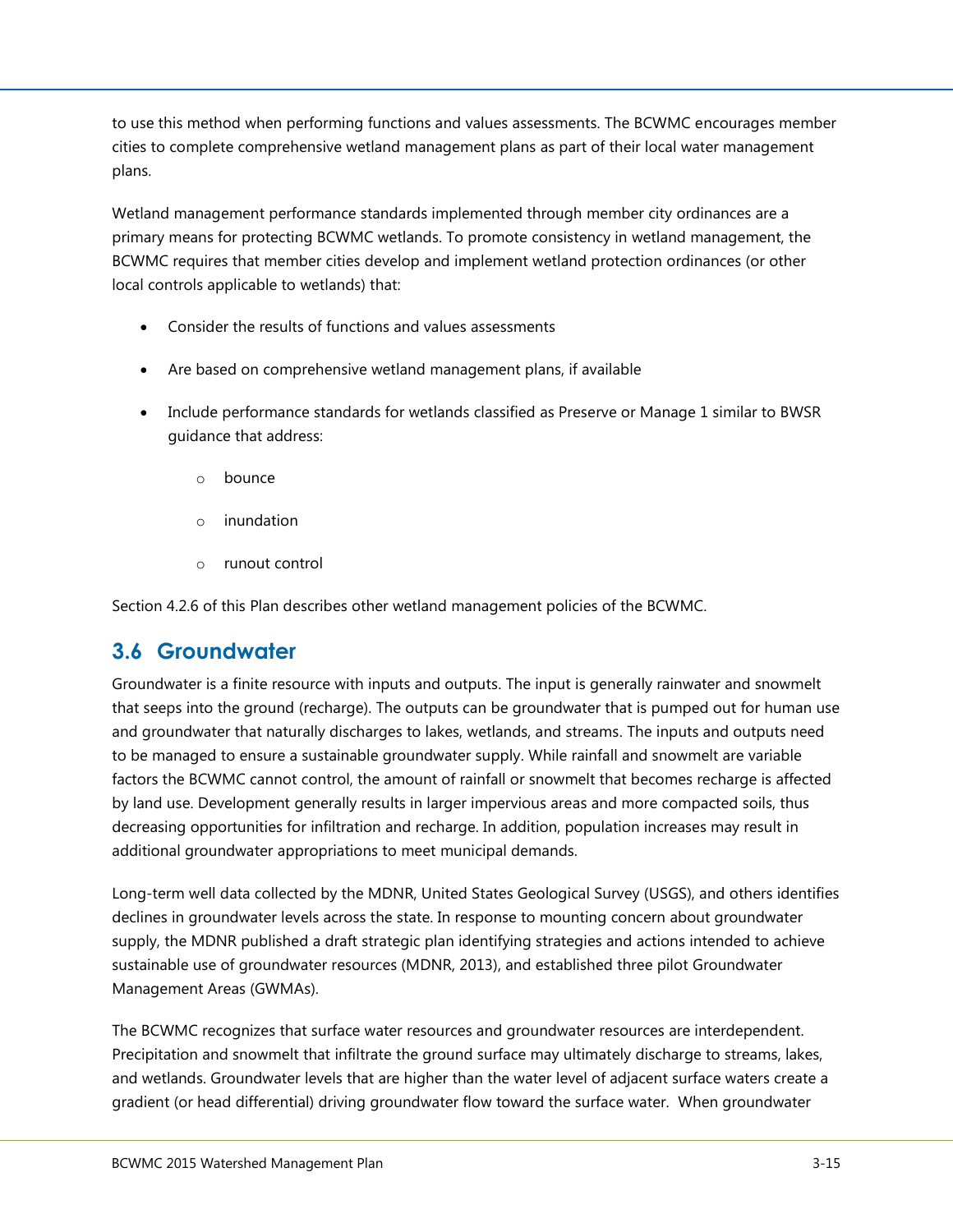levels are lower than adjacent surface water elevations, the gradient is reversed and surface water recharges groundwater. The rate of inflow and outflow from surface waters to groundwater is a function of the difference in water level as well as soil and bedrock characteristics. The temporal and spatial variability of each of these factors make it extremely difficult to quantify the exchange of water between surface waters and the groundwater.

The interaction of groundwater and surface water can have negative consequences on either resource. Contaminated groundwater discharged to surface waters may have a direct impact on surface water quality and/or habitat. Declines in groundwater levels may result in decreased baseflow to streams, which can in turn result in decreased water quality and ecosystem function. Decreased baseflow is especially problematic for streams supporting fish populations (e.g., trout streams), as decreased baseflow may result in higher stream temperatures. Lower water levels in lakes may limit recreational use, reduce habitat areas, and result in increased growth of aquatic plants including invasive species (via an increased littoral zone).

Maintaining clean, safe groundwater supplies is critical to human and environmental health and to the economic and social vitality of communities. Groundwater can be contaminated by commercial and industrial waste disposal, landfills, leaking underground storage tanks, subsurface sewage treatment systems (SSTS), mining operations, accidental spills, feedlots, and fertilizer/pesticide applications.

Prevention of groundwater contamination through best management practices is critical. Once contaminated, groundwater may remain contaminated for long periods of time. Groundwater clean-up is expensive and technically complex, even when feasible. Increased public awareness of the importance of drinking water protection on the public's general health and well-being is critical to promote practices that protect the quality of groundwater.

While infiltration is often a preferred method of stormwater treatment, it may have negative consequences in areas with vulnerable groundwater resources. To protect these resources, the BCWMC requires that infiltration practices be implemented with consideration of guidance provided by the MPCA in its NPDES General Construction Stormwater permit (2013, as amended) and MIDS guidance (2013, as amended), and the Minnesota Department of Health's (MDH), *Evaluating Proposed Stormwater Infiltration Projects in Vulnerable Wellhead Protection Areas* (2007) (see Policy 48 in Section 4.2.3).

During the development of this Plan, the BCWMC, member cities, and other stakeholders identified the following issues/opportunities (see Appendix D – Gaps Analysis):

- Opportunity to expand or clarify the BCWMC's role in groundwater management
- Lack of information regarding protection of groundwater resources as related to infiltration practices (e.g., MIDS)
- Opportunity to include groundwater protection guidance developed by the Minnesota Department of Health (MDH)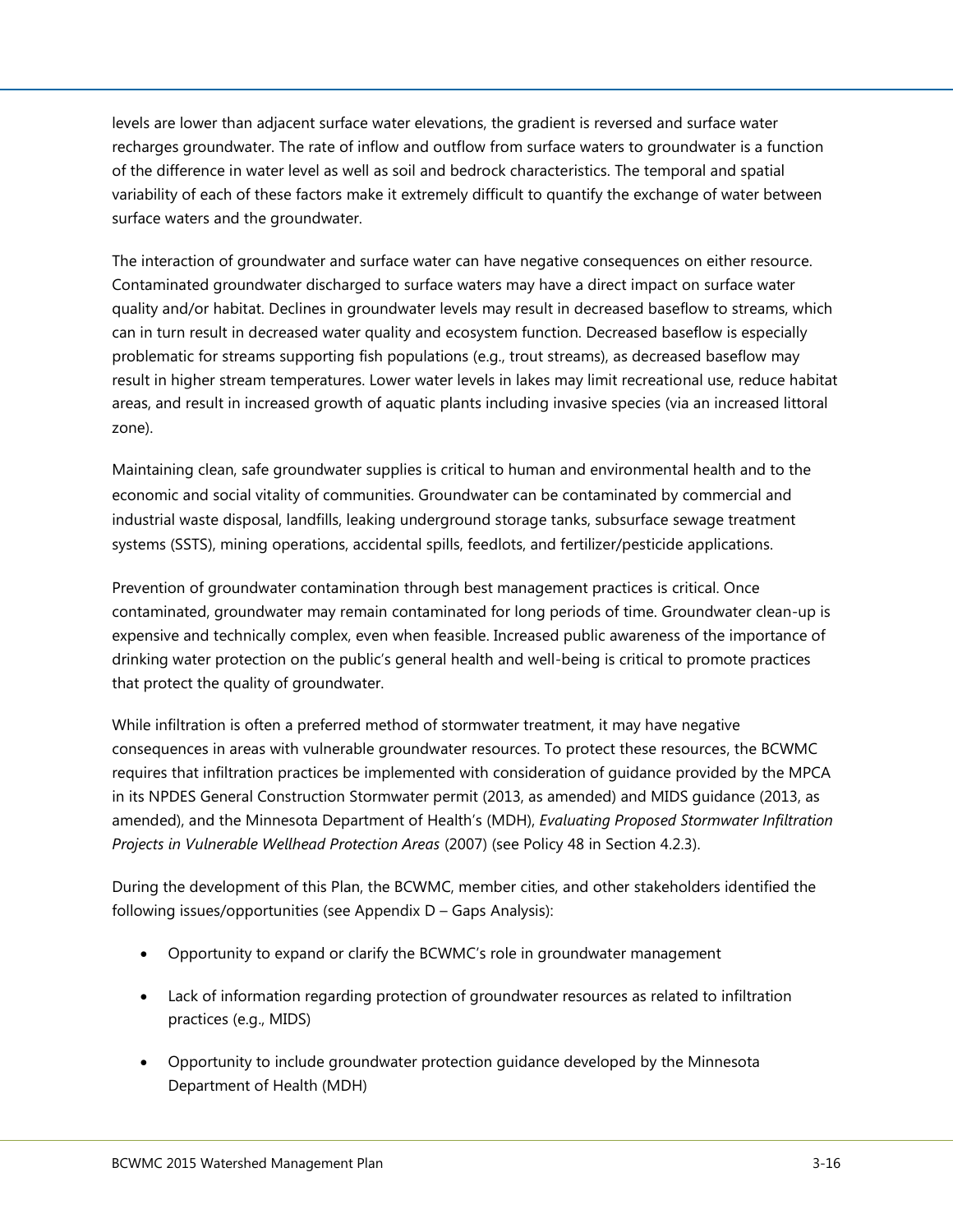In addition to the Gaps Analysis, the public weighed in on groundwater issues through the WAVE. When prioritizing issues at the Watershed Summit, the public ranked groundwater as their lowest priority out of 10 issues. Meanwhile, the BCWMC Commissioners, TAC members, and technical partners ranked groundwater as their 4<sup>th</sup> highest priority out of 10 issues (see Appendix E).

In this Plan, the BCWMC addresses the above issues through its policies. Specifically, the BCWMC policies identify the BCWMC's role as a collaborator in the development of groundwater management strategies (see Policy 47 in Section 4.2.3) and cite guidance for infiltration practices intended to protect groundwater resources (see Policy 48 in Section 4.2.3).

## <span id="page-18-0"></span>**3.7 Education and Outreach**

Public education and outreach plays an important role in protecting water resources. Education and public outreach provides opportunities for the BCWMC to raise awareness of its role in managing water resources and increase public confidence in its expertise. The BCWMC and member cities also use education and outreach to raise awareness of the impact that individuals, businesses, and organizations can have on the watershed, both positive and negative, and reinforce positive actions.

The BCWMC performs its education and public outreach duties through a variety of means. The BCWMC Education and Outreach Plan describes the topics, key messages, and implementation methods used by the BCWMC to educate its target audiences (see Appendix B). The BCWMC also maintains a website containing meeting minutes, contact information, and reports and studies, including the watershed management plan. The BCWMC website also contains links to other reference and educational material. More information is available at the BCWMC website:<http://www.bassettcreekwmo.org/>

During the development of this Plan, the BCWMC, member cities, and other stakeholders identified the following issues/opportunities (see Appendix D – Gaps Analysis):

- Opportunity to identify specific training opportunities for member city staff
- Opportunity to update or establish metrics to track progress towards educational goals
- Opportunity to incorporate latest technology in distributing information and engaging the public
- Opportunity to establish educational programs/events in association with projects or programs
- Opportunity to expand education programs to address TMDL implementation and specific citizen concerns (e.g., value of studies versus projects)
- Opportunity to further develop educational partnerships with member cities

In addition to the Gaps Analysis, the public weighed in on education and outreach issues through the WAVE. Sixty-one percent (61%) of survey respondents indicated they did not receive enough information about Commission projects. When prioritizing issues at the Watershed Summit, the public ranked a lack of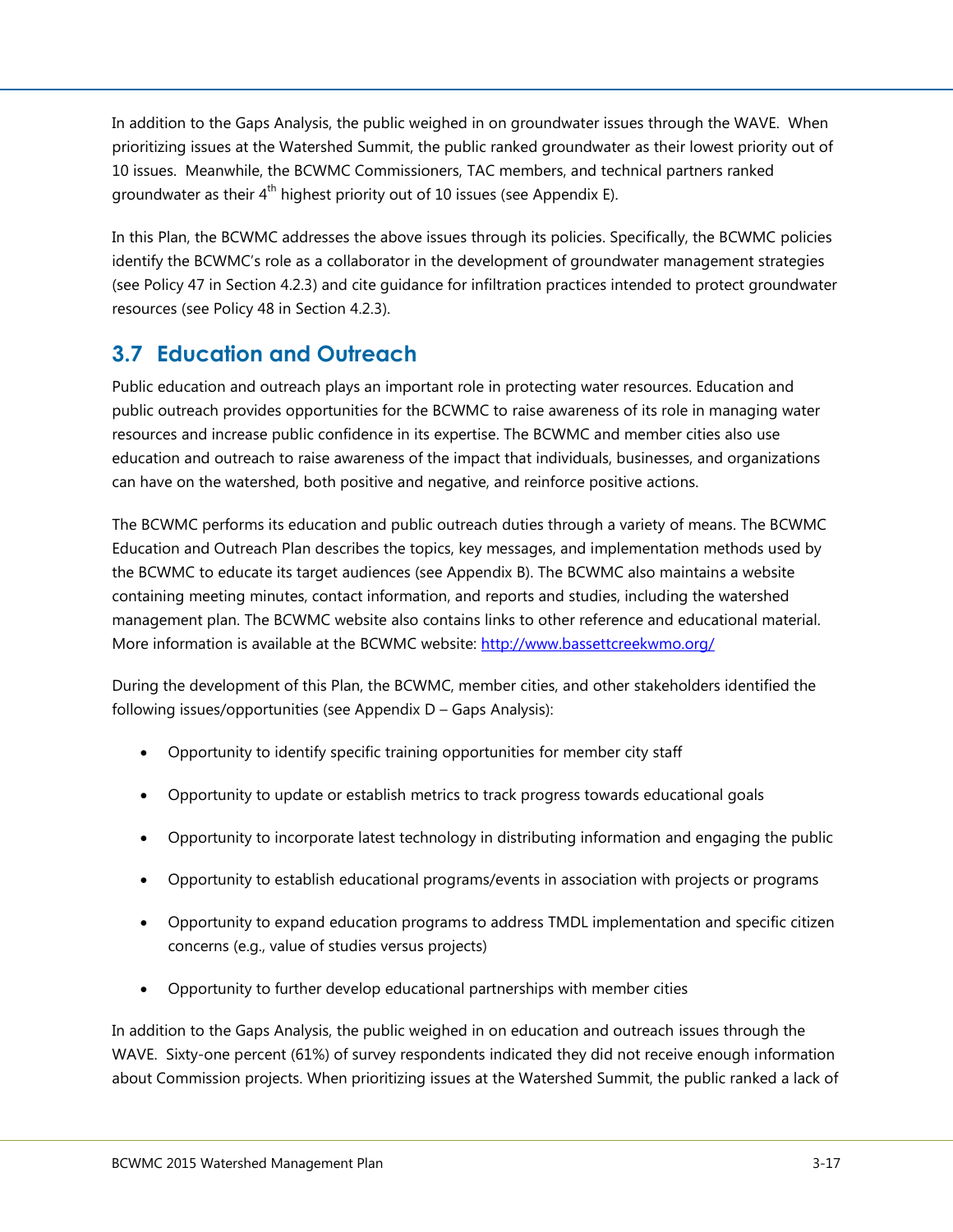information and education as their  $6<sup>th</sup>$  most important issue out of 10 issues, as did the BCWMC Commissioners, TAC members, and technical partners (Appendix E).

In this Plan, the BCWMC addresses the above issues through its policies and implementation program. Specifically, the BCWMC Education and Outreach Plan (see Appendix B) identifies the BCWMC's target audiences and types of messages the BCWMC seeks to convey, the methods or actions the BCWMC will perform or support, and evaluation methods to track success. As described in the Education and Outreach Plan, the BCWMC will also seek collaborative groups and partners to help achieve the goals set out in the plan. Some of the partners include Metro Blooms, West Metro Watershed Alliance, Metropolitan Council, Metro WaterShed Partners, various schools, and Hennepin County. Many of the activities will be designed to meet member city MS4 education, outreach, and citizen participation goals.

## <span id="page-19-0"></span>**3.8 Implementation and Responsibilities**

Because the BCWMC is a joint powers organization, many of the responsibilities for implementing activities, programs, and projects are delegated to the member cities. The BCWMC and its administrator are responsible for coordinating these responsibilities to ensure implementation of the goals and policies of this Plan. The following sections address key management and coordination issues for successful plan implementation.

During the development of this Plan, the BCWMC, member cities, and other stakeholders identified the following issues/opportunities (see Appendix D – Gaps Analysis):

- Opportunity to establish quantifiable goals and policies
- Opportunity to quantify the costs of regulatory controls on cities
- Opportunity to clarify roles and re-evaluate maintenance/replacement responsibilities and funding mechanisms for the Commission's Flood Control Project
- Opportunity to develop a mechanism for evaluating member city implementation of Commission policies and requirements
- Lack of active management of public ditches may delay or complicate BCWMC projects involving public ditches
- Opportunity to incorporate Minnesota rules and statutes affecting watershed organizations that have been updated since the 2004 Plan
- Opportunity to identify and maximize cooperative relationships with agencies, organizations and adjacent WMOs
- Opportunity to refine the Commission's capital improvement program (CIP) implementation and funding process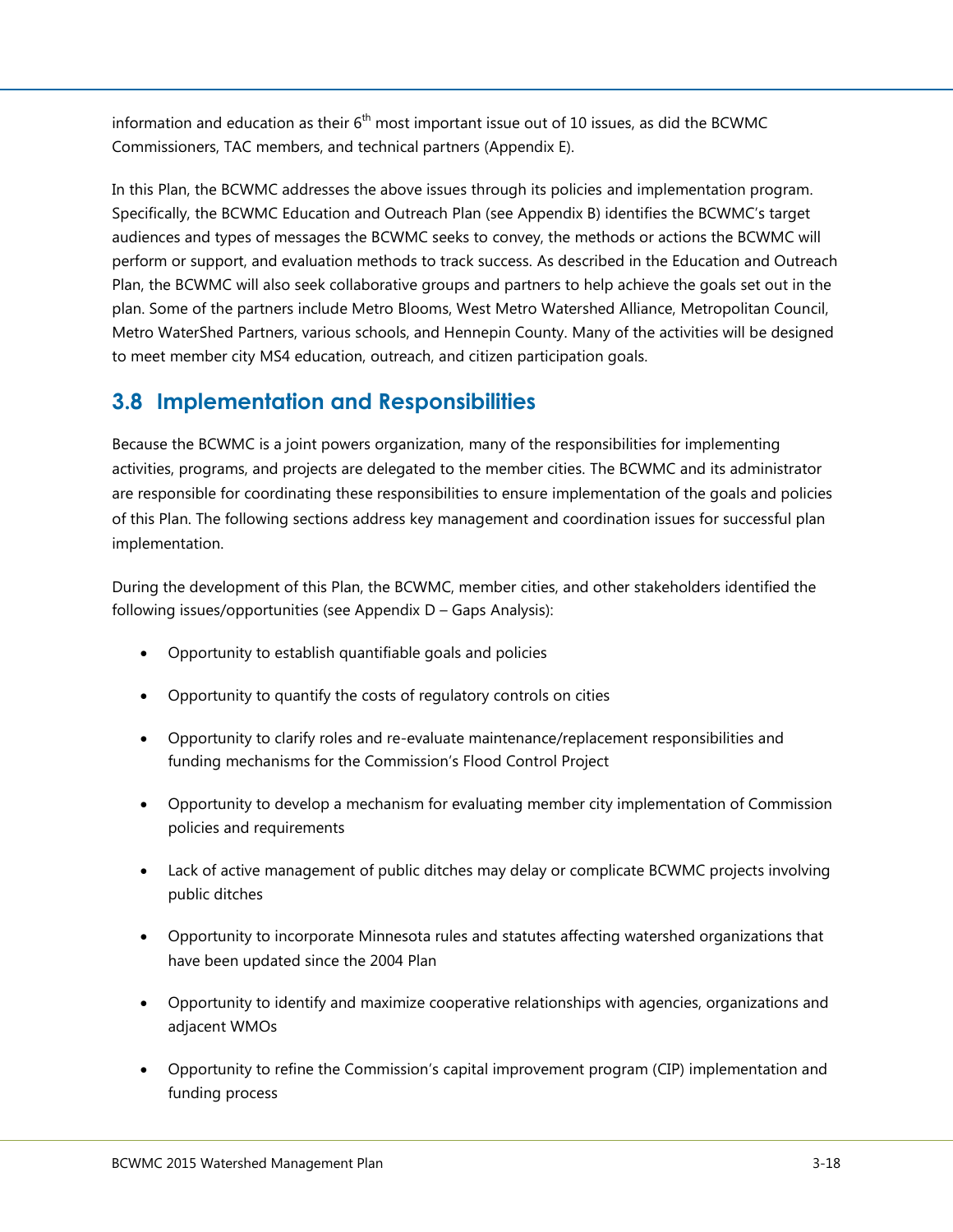In addition to the Gaps Analysis, the public weighed in on governance, management and funding issues through the WAVE. When prioritizing issues at the Watershed Summit, the public ranked the issues of governance, management and funding as their  $8^{\text{th}}$  most important issue out of 10 issues. Meanwhile, the BCWMC Commissioners, TAC members, and technical partners ranked these issues as their  $7<sup>th</sup>$  out of 10 issues (see Appendix E).

In this Plan, the BCWMC addresses the above issues through its policies (Section 4) and implementation program (Section 5), which detail the delegation of responsibilities and further define the roles of the BCWMC and its member cities. Section 5.1 details the major responsibilities of the BCWMC, including:

- Reviewing improvements and developments
- Management of the BCWMC Trunk System (see Table 2-9 and Figure 2-15) and BCWMC Flood Control Project (see Tables 2-8 and Figure 2-14)
- Implementing the BCWMC capital improvement program (CIP)
- Reviewing and assisting with intercommunity planning and design
- Dispute resolution
- Reporting and evaluation
- Monitoring
- Total maximum daily load (TMDL) implementation

Section 5 of the Plan addresses the implementation responsibilities of the member cities versus the BCWMC and clarifies the role of the BCWMC and member cities regarding specific topics, including maintenance of the Flood Control Project (see Section 5.1.1.3). Section 5.2.1.1 describes the process for implementing the CIP program.

#### <span id="page-20-0"></span>**3.8.1 Maintenance of Stormwater Systems and Projects**

Member cities and other MS4 permit holders are generally responsible for maintaining their stormwater management systems. Member cities manage these systems according to system maintenance plans detailed in each city's Stormwater Pollution Prevention Program (SWPPP) and local water management plan. Proper maintenance of the stormwater system will ensure that the stormwater system provides the necessary flood control and water quality treatment.

Other entities are responsible for maintaining the stormwater systems in the BCWMC that are within their jurisdiction, including: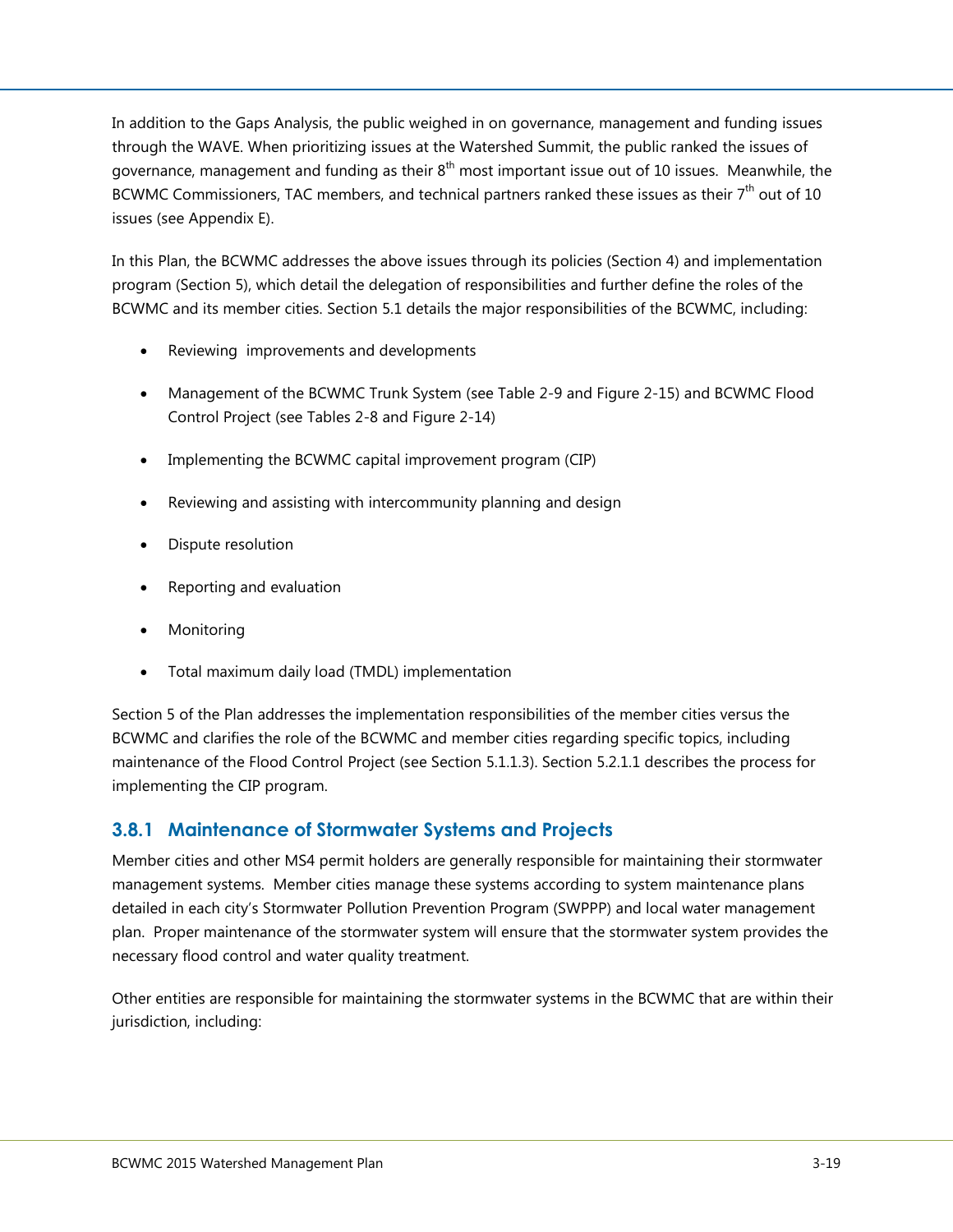- MnDOT is responsible for major maintenance and reconstruction of stormwater infrastructure associated with state highways. In the BCWMC, these locations include Interstate 494, Interstate 394, US Highway 169, Highway 100, and Highway 55.
- Hennepin County is responsible for maintaining only the "mainline" culvert crossings in their county state aid highways (CSAHs), including County Roads 4, 6, 9, 24, 61, 66, 70, 73, 81, 101, 102, and 156. Cities may maintain these mainline culvert crossings by agreement with the county. Cities are responsible for maintaining storm sewer catch basins and leads in the county roads.
- Owners of private stormwater facilities are responsible for maintaining their facilities in proper condition, consistent with the original performance design standards and any maintenance agreements with member cities.

The BCWMC and member cities are jointly responsible for management and maintenance of the BCWMC Flood Control Project. Responsibilities for routine maintenance and major rehabilitation or replacement are detailed in Section 5.1.1.3 and in the policies listed in Section 4.2.2. Member cities are responsible for routine maintenance of BCWMC Flood Control Project features located within their city, including debris removal (see Policy 24 in Section 4.2.2) and repairs that are primarily aesthetic improvements (see Policy 62 in Section 4.2.5).

Maintenance responsibilities for BCWMC-ordered water quality improvement projects are typically defined in the cooperative agreement between the BCWMC and the member city for each project. Generally, member cities are responsible for routine maintenance of BCWMC projects located in their city. The BCWMC will work with member cities to resolve issues related to BCWMC project maintenance or replacement as they arise.

#### <span id="page-21-0"></span>**3.8.2 Public Ditches**

Judicial ditches and county ditches are public drainage systems established under Chapter 103E of Minnesota Statutes and are under the jurisdiction of the county (see Section 2.6.2). The BCWMC and member cities currently manage public ditches according to the policies listed in Section 4.2.7. Per Minnesota Statute 363B.61, cities or watershed management organizations (WMOs) within Hennepin County may petition the county to transfer authority over public ditches to the city or WMO.

The limitation that the BCWMC cannot own property (per the Joint Powers Agreement) prevents the BCWMC from petitioning Hennepin County to transfer authority over public ditches to the BCWMC. Hennepin County may transfer authority over public ditches to the member cities, if the member cities request such action (see Policy 75 in Section 4.2.7).

#### <span id="page-21-1"></span>**3.8.3 Funding and Financing**

The extent to which the BCWMC may implement projects and programs to achieve its goals is limited by the availability of funding. The BCWMC is funded by public dollars collected by its member cities and Hennepin County and through grants from government agencies (which are also ultimately taxpayerfunded). The BCWMC has a duty to its taxpayers to spend its funds in a responsible manner that considers